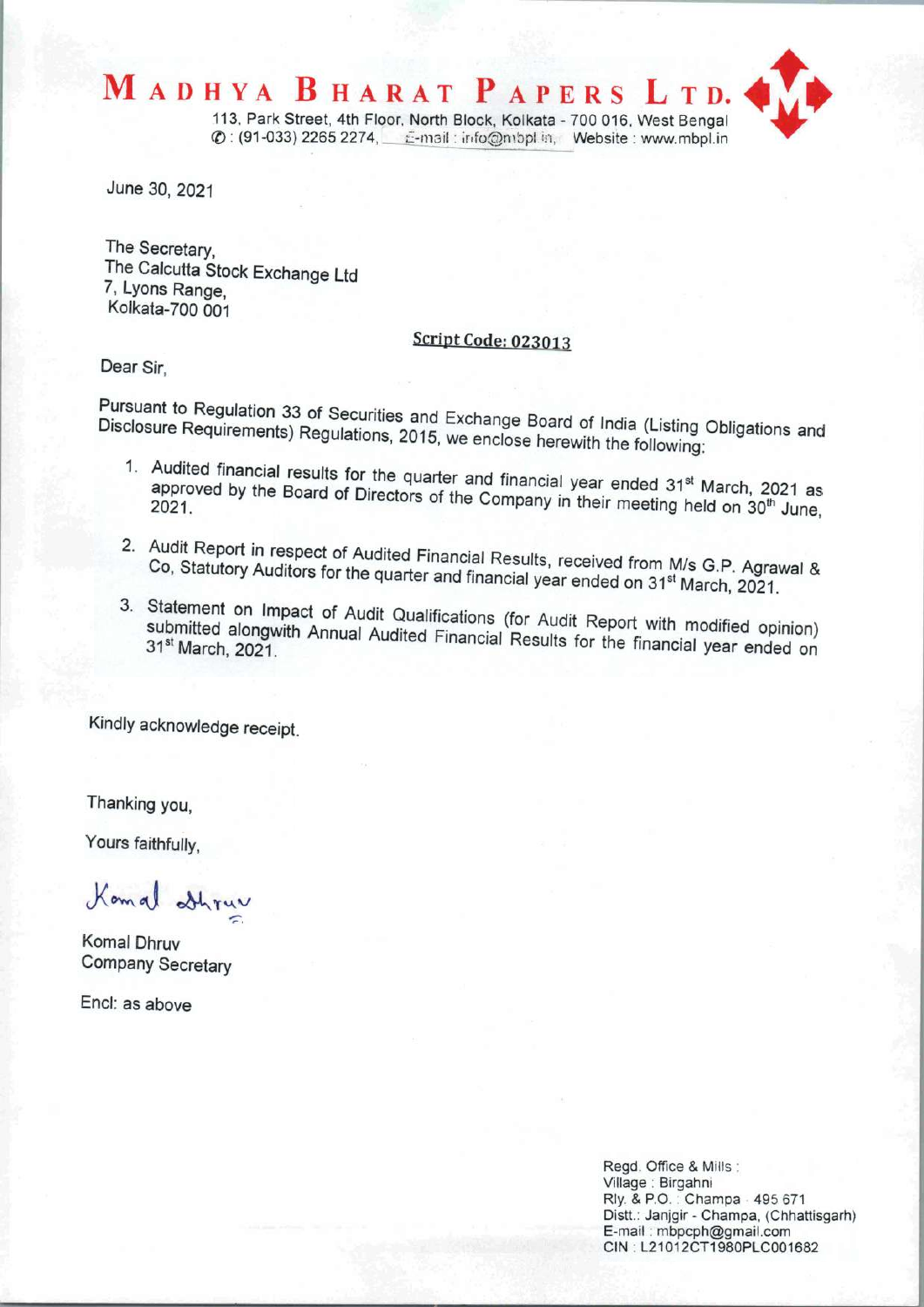Chartered Accountants G. P. AGRAWAL & CO. **Head Office:** Unit No. 606, Diamond Heritage, 16, Strand Road, Kolkata 700001. Ph. 66076831/46012771/46017361 **Second Office:** 7A, Kiran Shankar Ray Road, Kolkata - 700001 Email: mail@gpaco.net,

Website: www.apaco.net

Mumbai Branch:

Delhi Branch:

245, Kuber Complex, New Link Road, Andheri (W) Mumbai - 400 053 Ph. 2673-0167/4010-7907 Res: 6526-75555, E-mail: mumbai@gpaco.net

> 252A, Vijay Tower, ShahpurJat, Opp. Panchsheel Park Commercial Complex, New Delhi - 110 049 Ph. 2649-1374, Fax:(011)2649-6932 Res: (0124)506 1150, E-Mail: maildel@gpaco.net

Independent Auditor's Report on the Quarterly and Year to Date Audited Financial Results of the Company Pursuant to the Regulation 33 of the SEBI (Listing Obligations and Disclosure Requirements) Regulations, 2015, as amended

To The Board of Directors of Madhya Bharat Papers Limited, Kolkata

#### **Qualified Opinion**

We have audited the accompanying quarterly and year to date financial results of Madhya Bharat Papers Limited ("the Company") for the quarter and year ended 31<sup>st</sup> March, 2021 ("the Statement"), attached herewith, being submitted by the Company pursuant to the requirement of Regulation 33 of SEBI (Listing Obligations and Disclosure Requirements) Regulations, 2015 as amended ("Listing Regulations").

In our opinion and to the best of our information and according to the explanations given to us, except for the possible effect of the matters described in the 'Basis of Qualified opinion' section of our report, these Financial Results:

- i. Are presented in accordance with the requirements of Regulations 33 of the Listing Regulations in this regard; and
- ii. Give a True and Fair view in conformity with the applicable accounting standards and other accounting principles generally accepted in India, of the net loss and other comprehensive income and other financial information for the quarter and year ended 31st March, 2021.

#### **Basis of Qualified Opinion**

We draw attention to the following notes to the statement:

Note 3 to the Statement regarding the Company has been incurring significant  $(i)$ operational losses since earlier years, whereby net worth of the Company has been completely eroded. We have not been able to corroborate the Management's contention of the steps taken for improvement in its future operational performance and preparation of the accounts of the Company on going concern basis in view of closer of production since July, 2019. Accordingly, we are unable to comment on the appropriateness of the going concern basis and it's consequential impact on the financial results and the financial position of the Company as at and for the quarter and year ended 31<sup>st</sup> March, 2021.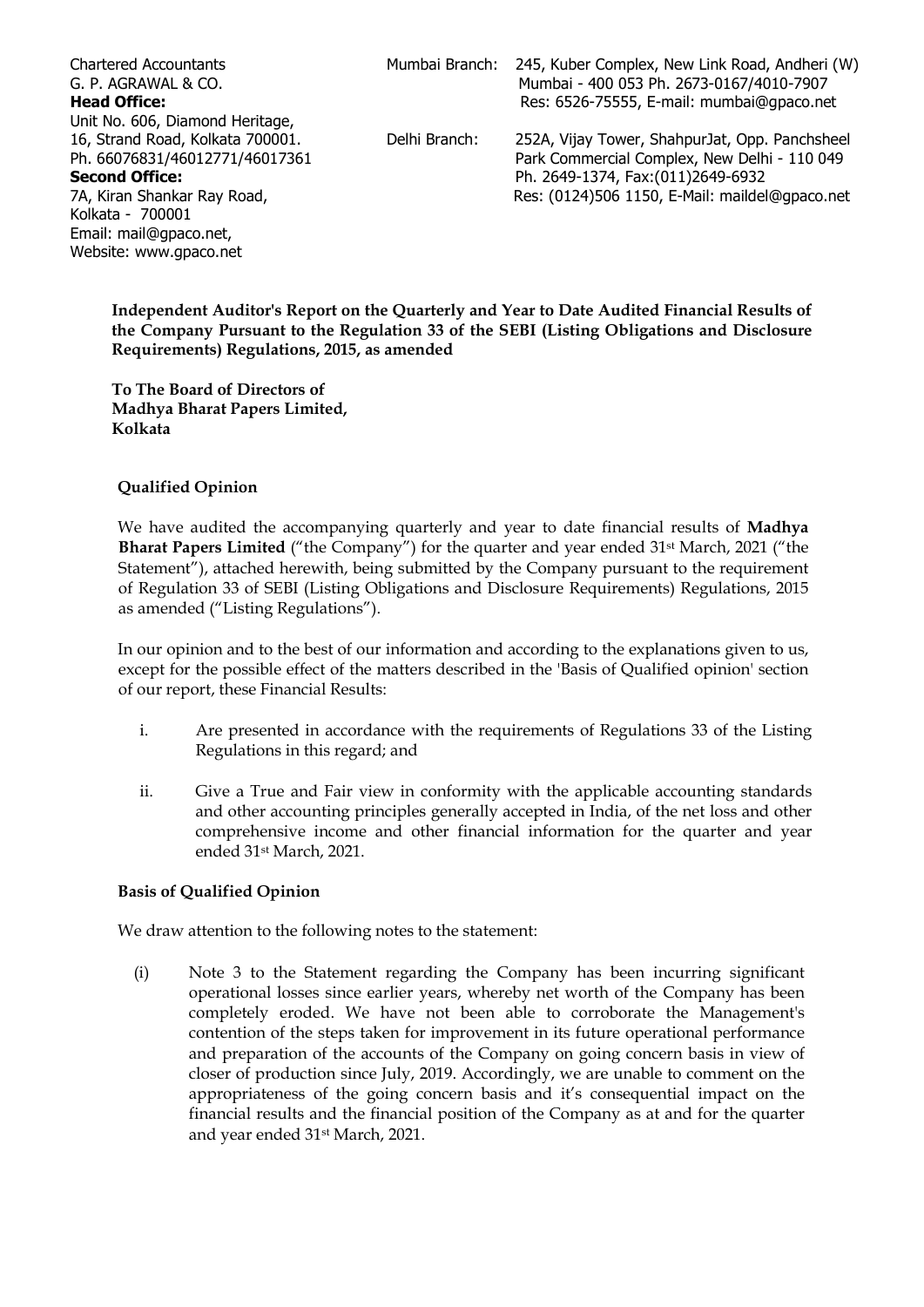- $(ii)$ Note 4 to the Statement regarding non-provision of interest on unsecured loans aggregating to Rs. 266.20 lakh for the year ended 31<sup>st</sup> March, 2021 which constitutes a departure from the Ind AS prescribed under section 133 of the Act.
- $(iii)$ Note 5 to the Statement regarding non-provision of interest on dealer deposits aggregating to Rs. 45.27 lakh for the year ended 31<sup>st</sup> March, 2021 which constitutes a departure from the Ind AS prescribed under section 133 of the Act.
- $(iv)$ Note 6 to the Statement regarding non-provision for interest, penalty for delay / default in payment of statutory liabilities (quantum unascertained) which constitutes a departure from the Ind AS prescribed under section 133 of the Act and the impact of which on loss for the quarter/year ended 31<sup>st</sup> March, 2021 could not be ascertained.
- $(v)$ Note 7 to the Statement regarding actuarial valuation not being carried out in respect of employees of the company as on 31st March, 2021. In the absence of actuarial valuation as per Ind AS 19 on "Employee Benefits", accrued liability for gratuity and leave encashment has not been ascertained and necessary provision has not been made in the accounts.
- Note 8 to the Statement regarding non-provision for salary, wages and bonus  $(vi)$ payable to factory employees and workers, and in absence of employees wise working of the accrued liability in these respect, we are unable to comment on the impact of loss for the quarter/year ended 31<sup>st</sup> March, 2021.
- Note 9 to the Statement regarding non conduct of the physical verification of Fixed  $(vii)$ Asset and Inventory which constitutes a departure from the Company Auditor's Report Order (CARO), 2016 prescribed under para no. 1(b) and 2 respectively.
- Note 10 regarding non-ascertainment and non-provision for the impairment of  $(viii)$ assets in accordance with Ind AS-36 on "Impairment of assets", the impact of which is presently not ascertainable.
- $(ix)$ Note 11 regarding non-ascertainment of realizable value and valuation of inventories of raw materials "at cost" it's not in accordance with Ind AS-2 on "Valuation of Inventories"- quantum of over valuation in this respect not ascertainable.
- $(x)$ Note 12 to the Statement regarding not obtaining balance confirmations in respect of trade receivable, Loans and Advances, Deposits, Borrowings, Trade Payable and Other Liabilities not carrying out consequential reconciliation and adjustments, we are unable to comments on correctness of these balances and it's consequential impact which is presently not ascertainable.
- $(xi)$ Note 13 to the statement regarding non-provision of interest on amount payable to MSME (quantum unascertained) for the quarter/year ended 31<sup>st</sup> March, 2021 which constitute a departure from the Ind AS prescribed under section 133 of the Act.

We have conducted our audit in accordance with the Standards on Auditing (SAs) specified under section 143(10) of the Act. Our responsibilities under those Standards are further described in the Auditor's Responsibilities for the Audit of the Ind AS Financial Statements section of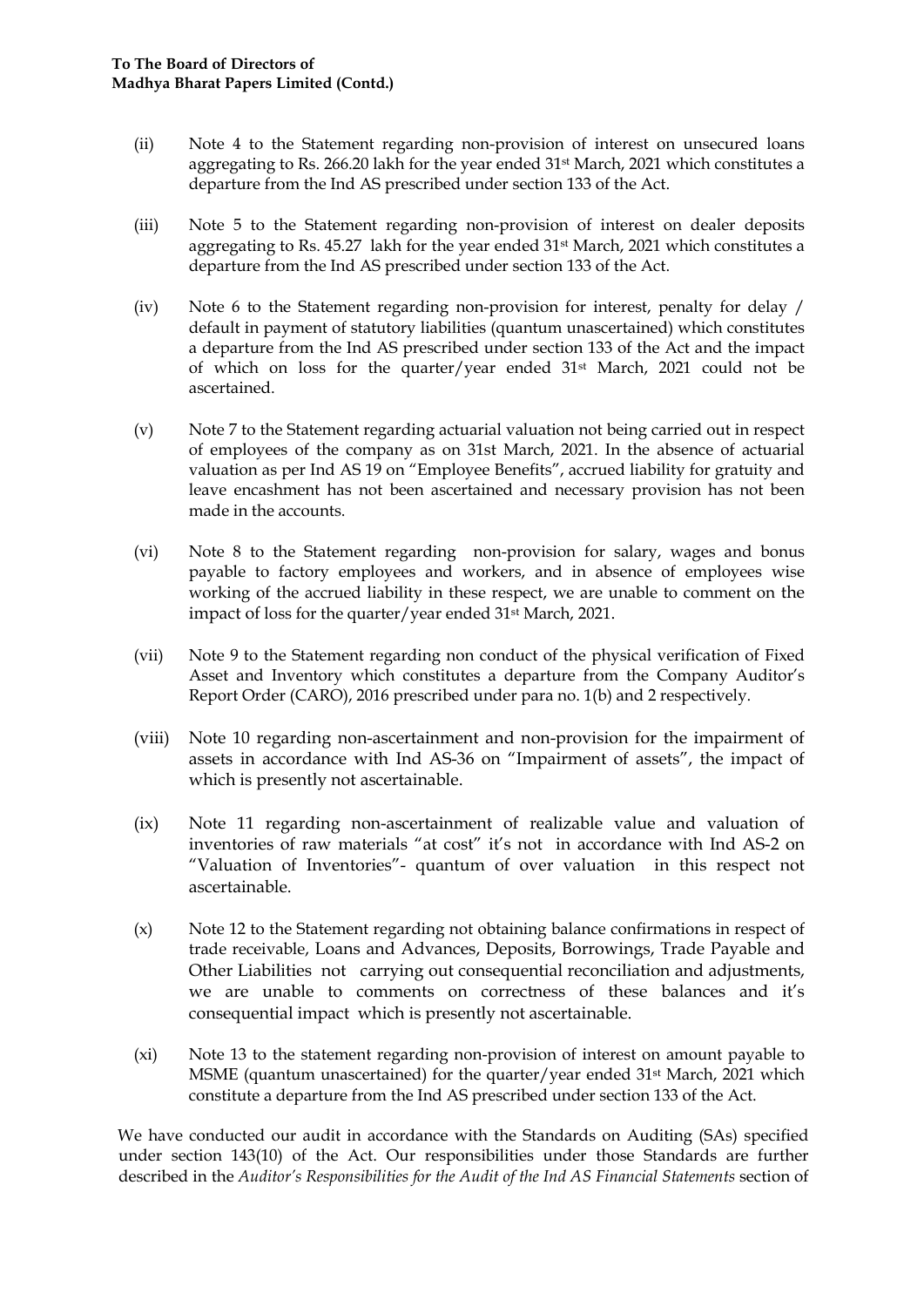our report. We are independent of the Company in accordance with the Code of Ethics issued by the Institute of Chartered Accountants of India together with the independence requirements that are relevant to our audit of the financial statements under the provisions of the Act and the Rules made thereunder, and we have fulfilled our other ethical responsibilities in accordance with these requirements and the Code of Ethics. We believe that the audit evidence we have obtained is sufficient and appropriate to provide a basis for our qualified opinion.

#### **Emphasis of Matter**

We draw attention to Note 14 of the financial results which explains the management's assessment that there is no significant impact of COVID-19 pandemic on the financial statements for the year ended 31st March, 2021. Further, the company will continue to closely monitor any material changes arising from future economic conditions and impact on its business.

Our opinion is not modified in respect of this matter.

#### Management's Responsibilities for the Financial Results

The Statement has been prepared on the basis of the annual financial statements. The Company's Board of Directors are responsible for the preparation of the Statement that give a true and fair view of the net profit/loss and other comprehensive income and other financial information in accordance with the recognition and measurement principles laid down in Indian Accounting Standard prescribed under Section 133 of the Act read with relevant rules issued thereunder and other accounting principles generally accepted in India and in compliance with Regulation 33 of the Listing Regulations. This responsibility also includes maintenance of adequate accounting records in accordance with the provisions of the Act for safeguarding of the assets of the Company and for preventing and detecting frauds and other irregularities; selection and application of appropriate accounting policies; making judgments and estimates that are reasonable and prudent; and design, implementation and maintenance of adequate internal financial controls that were operating effectively for ensuring the accuracy and completeness of the accounting records, relevant to the preparation and presentation of the Statement that give a true and fair view and are free from material misstatement, whether due to fraud or error.

In preparing the Statement, the Board of Directors are responsible for assessing the Company's ability to continue as a going concern, disclosing, as applicable, matters related to going concern and using the going concern basis of accounting unless the Board of Directors either intends to liquidate the Company or to cease operations, or has no realistic alternative but to do SO.

The Board of Directors are also responsible for overseeing the Company's financial reporting process.

#### Auditor's Responsibilities for the Audit of the Financial Results

Our objectives are to obtain reasonable assurance about whether the Statement as a whole are free from material misstatement, whether due to fraud or error, and to issue an auditor's report that includes our qualified opinion. Reasonable assurance is a high level of assurance, but is not a guarantee that an audit conducted in accordance with SAs will always detect a material misstatement when it exists. Misstatements can arise from fraud or error and are considered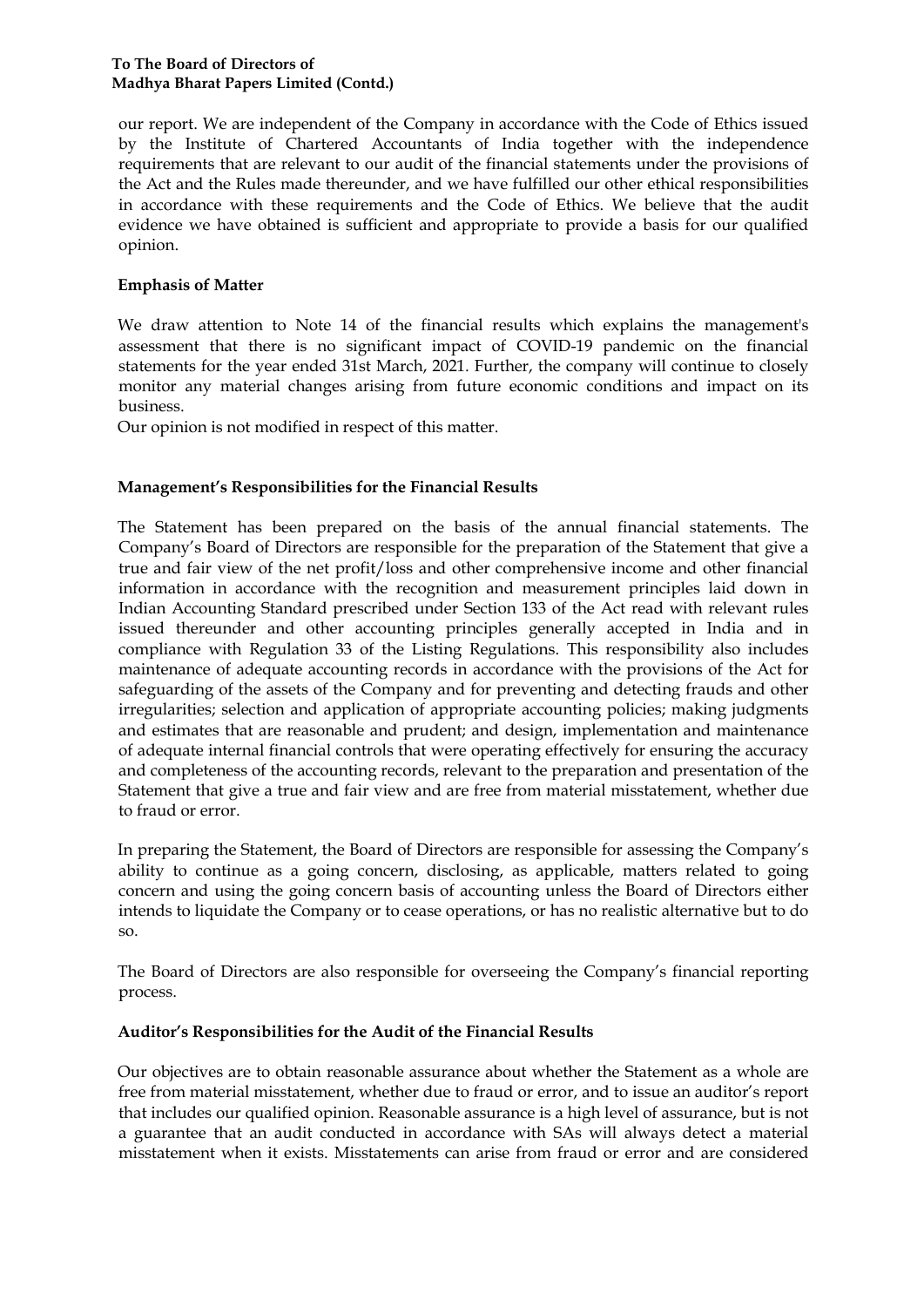#### To The Board of Directors of Madhya Bharat Papers Limited (Contd.)

material if, individually or in the aggregate, they could reasonably be expected to influence the economic decisions of users taken on the basis of the Statement.

As part of an audit in accordance with SAs, we exercise professional judgment and maintain professional skepticism throughout the audit. We also:

- Identify and assess the risks of material misstatement of the Statement, whether due to fraud or error, design and perform audit procedures responsive to those risks, and obtain audit evidence that is sufficient and appropriate to provide a basis for our qualified opinion. The risk of not detecting a material misstatement resulting from fraud is higher than for one resulting from error, as fraud may involve collusion, forgery, intentional omissions, misrepresentations, or the override of internal control.
- Obtain an understanding of internal control relevant to the audit in order to design audit procedures that are appropriate in the circumstances, but not for the purpose of expressing an qualified opinion on the effectiveness of the Company's internal control.
- Evaluate the appropriateness of accounting policies used and the reasonableness of accounting estimates and related disclosures made by the Board of Directors.
- Evaluate the appropriateness and reasonableness of disclosures made by the Board of Directors in terms of the requirements specified under Regulation 33 of the Listing Regulations.
- Conclude on the appropriateness of the Board of Directors' use of the going concern basis of accounting and, based on the audit evidence obtained, whether a material uncertainty exists related to events or conditions that may cast significant doubt on the Company's ability to continue as a going concern. If we conclude that a material uncertainty exists, we are required to draw attention in our auditor's report to the related disclosures in the financial results or, if such disclosures are inadequate, to modify our qualified opinion. Our conclusions are based on the audit evidence obtained up to the date of our auditor's report. However, future events or conditions may cause the Company to cease to continue as a going concern.
- Evaluate the overall presentation, structure and content of the Statement, including the disclosures, and whether the Statement represent the underlying transactions and events in a manner that achieves fair presentation.
- Obtain sufficient appropriate audit evidence regarding the Financial Results of the Company to express an qualified opinion on the Financial Results

Materiality is the magnitude of misstatements in the Financial Statements that, individually or in aggregate, makes it probable that the economic decisions of a reasonably knowledgeable user of the Financial Statements may be influenced. We consider quantitative materiality and qualitative factors in (i) planning the scope of our audit work and in evaluating the results of our work; and (ii) to evaluate the effect of any identified misstatements in the Financial Statements.

We communicate with those charged with governance regarding, among other matters, the planned scope and timing of the audit and significant audit findings, including any significant deficiencies in internal control that we identify during our audit.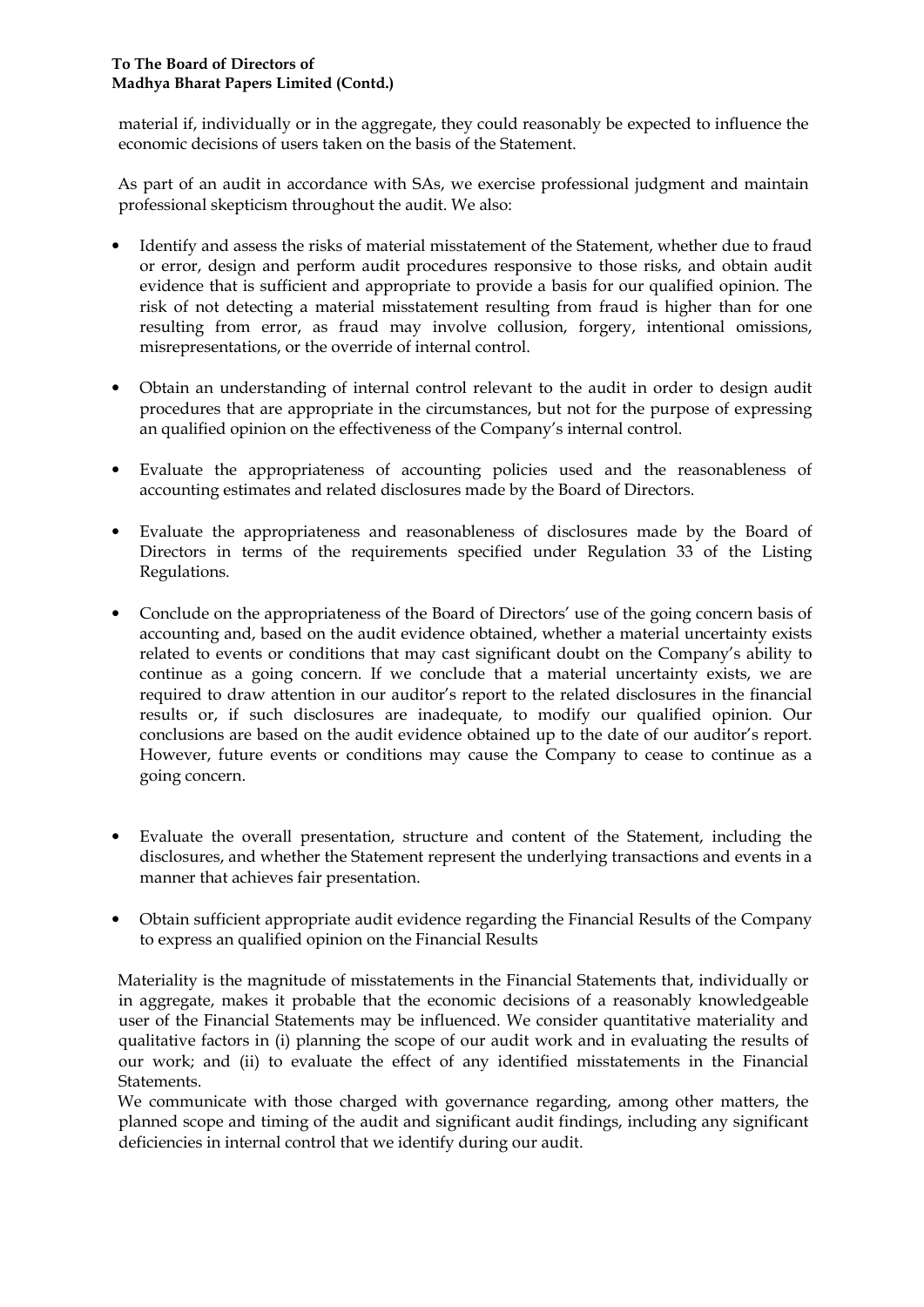#### To The Board of Directors of Madhya Bharat Papers Limited (Contd.)

We also provide those charged with governance with a statement that we have complied with relevant ethical requirements regarding independence, and to communicate with them all relationships and other matters that may reasonably be thought to bear on our independence, and where applicable, related safeguards.

#### **Other Matters**

- $(i)$  Due to the COVID-19 pandemic, lockdown and other travel restrictions were imposed by the Government/local administration, hence, the audit process was carried out electronically by remote access. The necessary records were made available by the management through digital medium and were accepted as audit evidence while reporting for the current period.
- (ii) The Statement include the results for the quarter ended  $31$ <sup>st</sup> March, 2021 being the balancing figure between the audited figures in respect of full financial year ended  $31$ <sup>st</sup> March, 2021 and the published unaudited year-to-date figures up to the third quarter of the current financial year, which were subjected to a limited review by us, as required under the Listing Regulations.

For G. P. Agrawal & Co Chartered Accountants Firm Registration No. 302082E

RAKESH **KUMAR SINGH**<br>English data codes for a stall contact and the state of the codes of the state of the state of the state of the<br>State Since 2021.06.30 19:10:14 +05'30' Digitally signed by RAKESH KUMAR SINGH<br>DN: c=IN, o=Personal, title=4497,<br>pseudonym=7d0d665cb8b4dbce67536b043538211b60e793

(CA. Rakesh Kumar Singh) Partner Membership No. 066421 UDIN: 21066421AAAAJU7666

Place: Kolkata Date: The  $30<sup>th</sup>$  day of June, 2021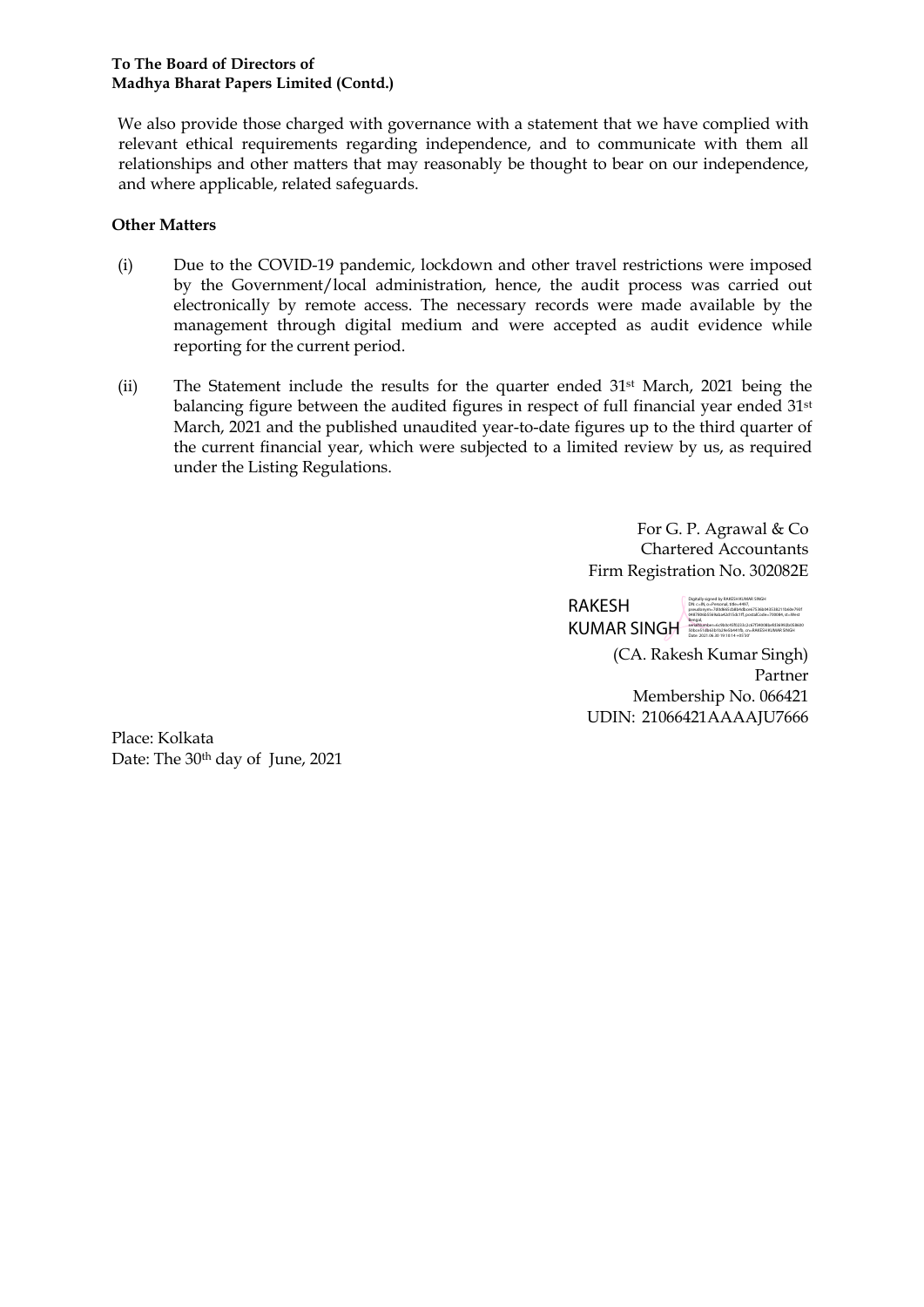$\mathbb{Q}^+$  ,  $\mathbb{R}^+$ 

 $\mathcal{H}$ 

Regd. Office : Village Birgahni, Riy & Post Champa 495671, Dist. Janjgir-Champa (C.G.)<br>CIN:L21012CT1980PLC001682, www.mbpl.in, e-mail:info@mbpl.in, tel:(07819) 245055

## STATEMENT OF AUDITED STANDALONE FINANCIAL RESULTS FOR THE QUARTER AND YEAR ENDED 31ST MARCH'2021

|         |                                                                      |                         | (Rs. in Lakh)             |                         |                         |                         |  |  |
|---------|----------------------------------------------------------------------|-------------------------|---------------------------|-------------------------|-------------------------|-------------------------|--|--|
|         |                                                                      |                         | Quarter Ended             |                         |                         | Year ended              |  |  |
| SI. No. | Particulars                                                          | 31.03.2021<br>(Audited) | 31.12.2020<br>(Unaudited) | 31.03.2020<br>(Audited) | 31.03.2021<br>(Audited) | 31.03.2020<br>(Audited) |  |  |
| ı.      | Revenue from operations                                              |                         |                           | 2.62                    | ÷                       | 6203.25                 |  |  |
| ΙΙ.     | Other Income                                                         | 9.76                    | 18.90                     | (60.11)                 | 46.42                   | 56.55                   |  |  |
| 111.    | Total Income (1+11)                                                  | 9.76                    | 18.90                     | (57.49)                 | 46.42                   | 6259.80                 |  |  |
| IV.     | <b>Expenses</b>                                                      |                         |                           |                         |                         |                         |  |  |
|         | Cost of materials consumed                                           | 13.98                   | B                         | (9.89)                  | 13:98                   | 641.55                  |  |  |
|         | Purchase of Stock in Trade                                           |                         | ×                         |                         |                         | 4168.37                 |  |  |
|         | Changes in inventories of finished goods and work-in-                | 22.66                   |                           | 4.15                    | 22.66                   | 167.26                  |  |  |
|         | <b>Employee benefits expense</b>                                     | (109.81)                | 1.51                      | 85.91                   | 15.76                   | 412.27                  |  |  |
|         | <b>Finance costs</b>                                                 | 48.42                   | 24.42                     | (225.02)                | 121.40                  | 114.73                  |  |  |
|         | Depreciation and amortization expense                                | 25.01                   | 25.01                     | 25.43                   | 100.04                  | 102.43                  |  |  |
|         | Other expenses                                                       | 13.12                   | 34.71                     | 136.36                  | 121.00                  | 855.99                  |  |  |
|         | <b>Total Expenses</b>                                                | 13.38                   | 85.65                     | 16.94                   | 394.85                  | 6462.60                 |  |  |
| V.      | Profit/(loss) before tax (III-IV)                                    | (3.62)                  | (66.75)                   | (7443)                  | (348.43)                | (202.80)                |  |  |
| VI.     | <b>Tax Expenses</b>                                                  |                         |                           |                         |                         |                         |  |  |
|         | (a) Current Tax                                                      | ×                       | ÷                         | Ξ                       | $\sim$                  | ÷                       |  |  |
|         | (b) Deferred Tax                                                     |                         |                           |                         |                         |                         |  |  |
| VII.    | Net Profit/(Loss) after tax (V - VI)                                 | (3.62)                  | (66.75)                   | (74.43)                 | (348.43)                | (202.80)                |  |  |
| VIII.   | <b>Exceptional item</b>                                              |                         |                           |                         |                         | $\sim$                  |  |  |
| IX.     | Net Profit/(Loss) after tax (VII - VIII)                             | (3.62)                  | (66.75)                   | (74.43)                 | (348.43)                | (202.80)                |  |  |
| x.      | Other Comprehensive Income (net of tax)                              |                         |                           |                         |                         |                         |  |  |
|         | I. Items that will not be reclassified to Profit or Loss             | (21.28)                 | 709                       | 14.03                   | 0.00                    | 28.37                   |  |  |
|         | II. Tax relating to items will not be reclassified to Profit or Loss |                         |                           |                         |                         |                         |  |  |
| XI.     | Total Comprehensive income (Net of tax) (IX + X)                     | (24.90)                 | (59.66)                   | (60.40)                 | (348.43)                | (174.43)                |  |  |
| XIV.    | Paid-up Equity Share Capital of Rs. 10/- each                        | 341.00                  | 341.00                    | 341.00                  | 341.00                  | 341.00                  |  |  |
|         | Other equity                                                         | <b>NA</b>               | <b>NA</b>                 | <b>NA</b>               | (2429.81)               | (2081.38)               |  |  |
| XIII.   | Earning per Share (of Rs.10/- each) (not annualised):                |                         |                           |                         |                         |                         |  |  |
|         | a) Basic                                                             | (0.11)                  | (1.96)                    | (2.18)                  | (10.22)                 | (5.95)                  |  |  |
|         | b) Diluted                                                           | (0.11)                  | (1.96)                    | (2.18)                  | (10.22)                 | (5.95)                  |  |  |

8

Revous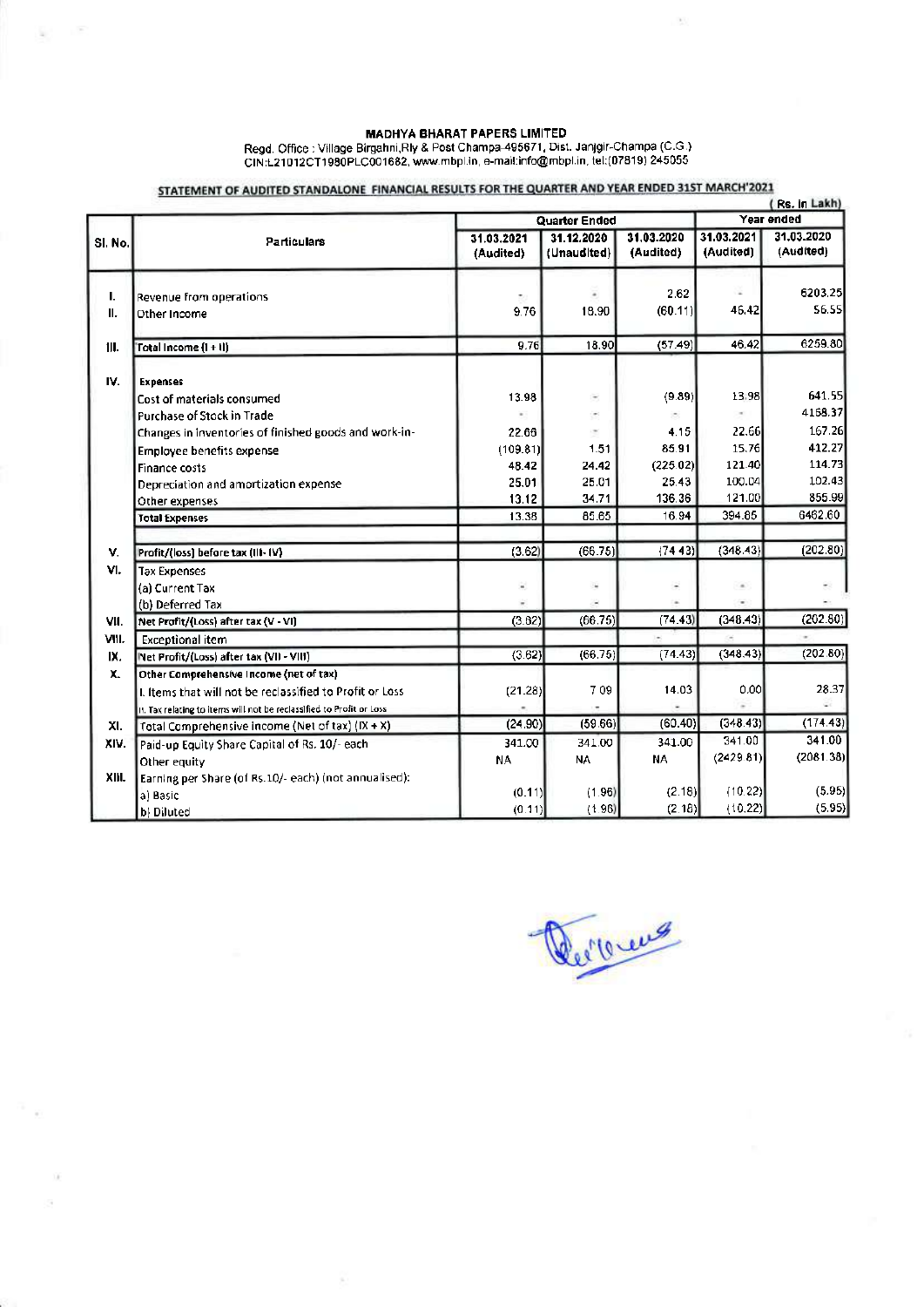$\bar{\nu}$ 

Regd. Office : Village Birgahni, Rly & Post Champa-495671, Dist. Janjgir-Champa (C.G.) CIN:L21012CT1980PLC001682, www.mbpl.in, e-mail:info@mbpl.in, tel:(07819) 245055

**Statement of Assets and Liabilities** 

|                         | [Rs. In Lakh]                                           |                                      |                 |                  |  |
|-------------------------|---------------------------------------------------------|--------------------------------------|-----------------|------------------|--|
| SI.                     |                                                         |                                      | As at           | As at            |  |
| No.                     |                                                         | <b>Particulars</b>                   | 31st March'2021 | 31st March, 2020 |  |
|                         |                                                         |                                      | (AUDITED)       | (AUDITED)        |  |
| A                       | <b>ASSETS</b>                                           |                                      |                 |                  |  |
|                         |                                                         |                                      |                 |                  |  |
| $\mathbf{1}$            | Non-current assets                                      |                                      |                 |                  |  |
|                         |                                                         |                                      |                 |                  |  |
|                         | a) Property, plant and equipment                        |                                      | 5733.21         | 5833.25          |  |
|                         | b) Non-current Investments                              |                                      | 0.13            | 15.99            |  |
|                         |                                                         | Sub total- Non-current assets        | 5733.34         | 5849.24          |  |
| $\overline{2}$          | <b>Current assets</b>                                   |                                      |                 |                  |  |
|                         | a) Inventories                                          |                                      | 452.61          | 475.26           |  |
|                         | b) Financial assets                                     |                                      |                 |                  |  |
|                         | i) Trade and Other Receivables                          |                                      |                 |                  |  |
|                         | ii} Cash and cash equivalents                           |                                      | 14.65           | 14.65            |  |
|                         |                                                         |                                      | 61.55           | 7.82             |  |
|                         | iii) Bank balances other than cash and cash equivalents |                                      | 17.03           | 17.03            |  |
|                         | iv) Other financial assets                              |                                      | 249.43          | 280.26           |  |
|                         | c) Other Current Assets                                 |                                      | 159.87          | 150.77           |  |
|                         |                                                         | Sub total Current assets             | 955.14          | 945.79           |  |
|                         |                                                         |                                      |                 |                  |  |
|                         |                                                         | <b>TOTAL-ASSETS</b>                  | 6688.47         | 6795.03          |  |
| $\bf{B}$                | <b>EQUITY AND LIABILITIES</b>                           |                                      |                 |                  |  |
|                         |                                                         |                                      |                 |                  |  |
| $\mathbf{1}$            | <b>Equity</b>                                           |                                      |                 |                  |  |
|                         |                                                         |                                      |                 |                  |  |
|                         | a) Equity share capital                                 |                                      | 341.00          | 341.00           |  |
|                         | b) Other equity                                         |                                      | (2429.81)       | (2081.38)        |  |
|                         |                                                         | Sub total Equity                     | (2088.81)       | (1740.38)        |  |
| $\overline{\mathbf{c}}$ | <b>Liabilities</b>                                      |                                      |                 |                  |  |
|                         | Non-current Liabilities                                 |                                      |                 |                  |  |
|                         | a) Financial liabilities                                |                                      |                 |                  |  |
|                         | i) Borrowings                                           |                                      | 3441.31         | 2616.38          |  |
|                         | ii) Other financial liabilities                         |                                      |                 |                  |  |
|                         |                                                         |                                      | 1611.82         | 1611.82          |  |
|                         | b) Provisions                                           |                                      | 30.67           | 30.67            |  |
|                         | c) Other non-current liabilities                        |                                      | 33.15           | 67.60            |  |
|                         |                                                         |                                      |                 |                  |  |
|                         |                                                         | Sub total- Non-Current liabilities   | 5116.96         | 4326.47          |  |
|                         | Current liabilities                                     |                                      |                 |                  |  |
|                         | a) Financial liabilities                                |                                      |                 |                  |  |
|                         | i) Borrowings                                           |                                      | 0.00            | 481.15           |  |
|                         | ii) Trade and Other Payables                            |                                      | 1933.27         |                  |  |
|                         | iii) Other financial liabilities                        |                                      |                 | 2056.93          |  |
|                         | b) Other Current Liabilities                            |                                      | 344.90          | 341.17           |  |
|                         |                                                         |                                      | 1379.29         | 1326.84          |  |
|                         | c) Provisions                                           |                                      | 2.85            | 2.85             |  |
|                         |                                                         |                                      |                 |                  |  |
|                         |                                                         | <b>Sub total-Current Liabilities</b> | 3660.31         | 4208.94          |  |
|                         |                                                         |                                      |                 |                  |  |
|                         |                                                         | <b>TOTAL-EQUITY AND LIABILITIES</b>  | 6688.47         | 6795.03          |  |
|                         |                                                         |                                      |                 |                  |  |

g

Quincent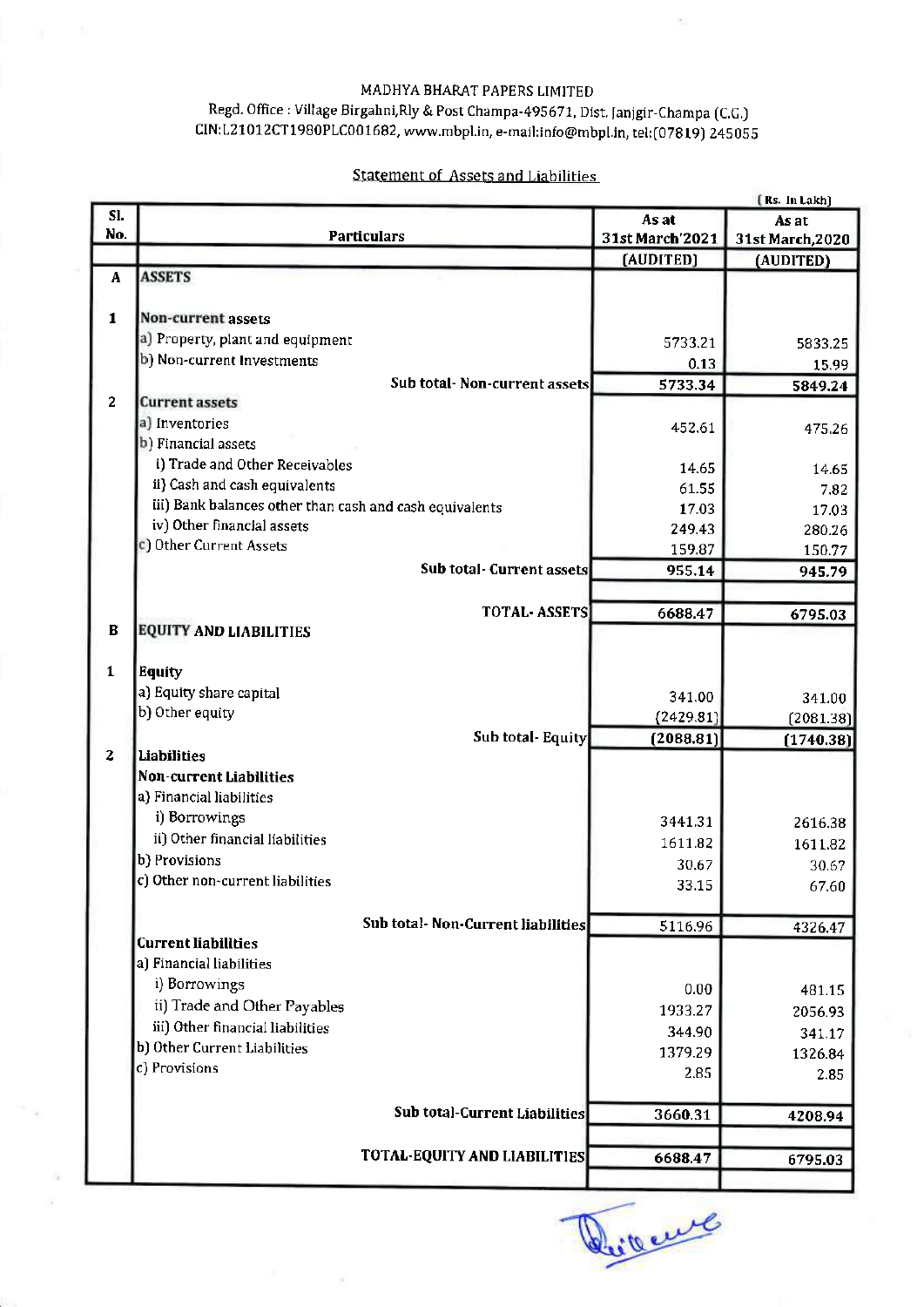$\mathcal{C}$ 

Regd. Office : Village Birgahni, Rly & Post Champa-495671, Dist. Janjgir-Champa (C.G.) CIN:L21012CT1980PLC001682, www.mbpl.in, e-mail:info@mbpl.in, tel:(07819) 245055

#### **CASH FLOW STATEMENT**

|   |                                                                          |            | (Rs in Lakh)<br>YEAR ENDED |            |           |  |  |
|---|--------------------------------------------------------------------------|------------|----------------------------|------------|-----------|--|--|
|   | Particulars                                                              | 31.03.2021 |                            | 31.03.2020 |           |  |  |
|   |                                                                          |            | (AUDITED)                  |            | (AUDITED) |  |  |
| A | <b>CASH FLOW FROM OPERATING ACTIVITIES</b>                               |            |                            |            |           |  |  |
|   | Loss before exceptional items and extra ordinary                         |            |                            |            |           |  |  |
|   | items and tax                                                            |            | (348.43)                   |            | (202.80)  |  |  |
|   | Adjustments to reconcile profit before exceptional                       |            |                            |            |           |  |  |
|   | items and extra ordinary items and tax to net cash flow                  |            |                            |            |           |  |  |
|   | provided by operating activities :                                       |            |                            |            |           |  |  |
|   | Finance costs                                                            | 121.40     |                            | 114.73     |           |  |  |
|   | Depreciation and amortisation expense                                    | 100.04     |                            | 102.43     |           |  |  |
|   | Loss on sale/discard of property, plant and equipment                    |            |                            | 22.09      |           |  |  |
|   | Gain on sale of Investment                                               | (10.02)    |                            |            |           |  |  |
|   | Fair value loss/(gain) on financial instruments through profit or los    |            |                            | 30.15      |           |  |  |
|   | Interest income                                                          | (35.75)    |                            | (34.79)    |           |  |  |
|   |                                                                          |            | 175.67                     |            | 234.61    |  |  |
|   | Operating profit before working capital changes                          |            | (172.76)                   |            | 31.81     |  |  |
|   | Adjustments to reconcile operating profit to cash flow                   |            |                            |            |           |  |  |
|   | provided by changes in working capital:                                  |            |                            |            |           |  |  |
|   | Increase / (decrease) in trade and other payables                        | (123.66)   |                            | 436.90     |           |  |  |
|   | Increase / (decrease) in non current other financial liabilities         | 0.00       |                            | (95.50)    |           |  |  |
|   | Increase / (decrease) in other current financial liabilities             | 3.73       |                            | 82.72      |           |  |  |
|   | Increase / (decrease) in other non current liabilities                   | (34.45)    |                            | (34.35)    |           |  |  |
|   | Increase / (decrease) in other current liabilities                       | 52.45      |                            | 124.35     |           |  |  |
|   | Increase / (decrease) in provision for employee benefits                 |            |                            | 29.90      |           |  |  |
|   | Decrease/(increase) in inventories                                       | 22.66      |                            | 137.47     |           |  |  |
|   | Decrease/(increase) in trade and other receivables                       |            |                            | 28.36      |           |  |  |
|   | Decrease/(increase) in other financial assets                            | 30.27      |                            | 57.57      |           |  |  |
|   | Decrease/(increase) in other current assets                              | (9.10)     |                            | 93,86      |           |  |  |
|   |                                                                          |            | (58.10)                    |            | 861,28    |  |  |
|   | Cash (used in) / generated from operations                               |            | (230.85)                   |            | 893.09    |  |  |
|   | Tax expense                                                              |            |                            |            |           |  |  |
|   | Cash flow before exceptional and extraordinary items                     |            | (230.85)                   |            | 893.09    |  |  |
|   | Exceptional item                                                         |            |                            |            |           |  |  |
|   | Net cash generated from/(used in) operating activities                   |            | (230.85)                   |            | 893.09    |  |  |
| B | CASH FLOW FROM INVESTING ACTIVITIES                                      |            |                            |            |           |  |  |
|   | Addition of fixed assets                                                 |            |                            |            |           |  |  |
|   | Sale of Investment                                                       |            |                            | 61.52      |           |  |  |
|   | Fixed deposits redeemed from bank                                        | 25.89      |                            |            |           |  |  |
|   | Interest received                                                        |            |                            | 15.95      |           |  |  |
|   | Net cash used in investing activities                                    | 36.31      | 62.20                      | 40,46      | 117.93    |  |  |
|   |                                                                          |            |                            |            |           |  |  |
| C | <b>CASH FLOW FROM FINANCING ACTIVITIES</b>                               |            |                            |            |           |  |  |
|   | Proceeds from long-term borrowings                                       | 824.93     |                            | (497.08)   |           |  |  |
|   | Proceeds/(repayment) of short-term borrowings (net)                      | (481.15)   |                            | (399.83)   |           |  |  |
|   | Interest expense                                                         | (121.40)   |                            | (113.20)   |           |  |  |
|   | Other borrowing costs                                                    | 0.00       |                            | (1.53)     |           |  |  |
|   | Net cash (used in)/generated from financing activities                   |            | 222.38                     |            | (1011.64) |  |  |
|   | Net decrease in cash and cash equivalents                                |            | 53.72                      |            | (0.62)    |  |  |
|   | Opening cash and cash equivalents                                        |            | 7.82                       |            | 8.44      |  |  |
|   | Closing cash and cash equivalents for the purpose of Cash Flow Statement |            | 61.54                      |            | 7.82      |  |  |

Note:

The above Cash Flow Statement has been prepared under the "Indirect Method " as set out in the Indian Accounting Standard (IND AS) 7 on statemnt of Cash Flows.

lecteure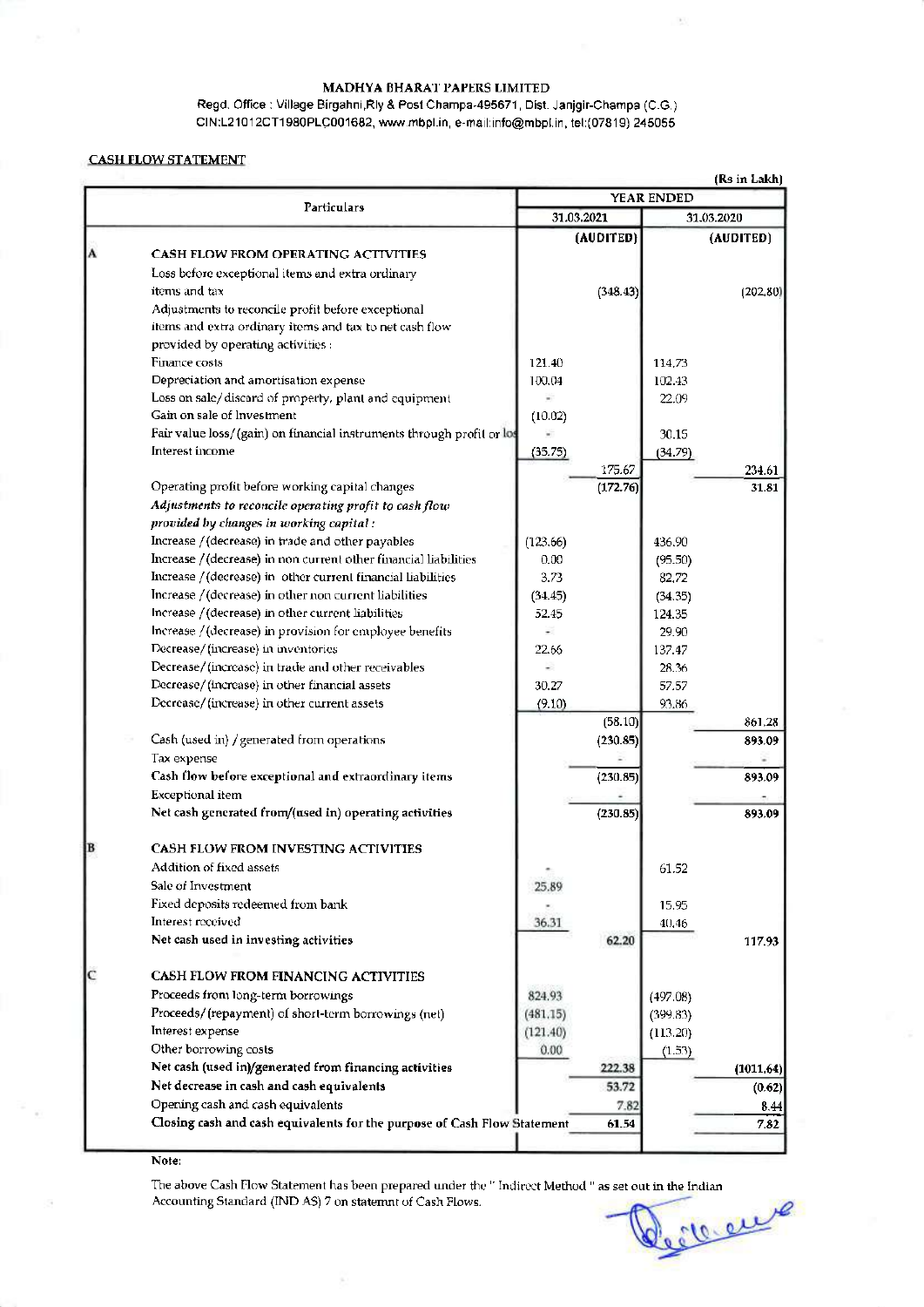Read, Office : Village Birgahni, Rly & Post Champa-495671, Dist. Janjgir-Champa (C.G.) CIN:L21012CT1980PLC001682, www.mbpl.in, e-mail:info@mbpl.in, tel:(07819) 245055

#### Segment wise revenue, Results, Segment Assets and Segment Liabilities for the quarter and year ended 31st March'2021.

|         | <b>Particulars</b>                   |                         | <b>Ouarter Ended</b>      |                         |                         | Rs. In Lakh)<br><b>Year Ended</b> |
|---------|--------------------------------------|-------------------------|---------------------------|-------------------------|-------------------------|-----------------------------------|
| SI. No. |                                      | 31.03.2021<br>(Audited) | 31.12.2020<br>(Unaudited) | 31.03.2020<br>(Audited) | 31.03.2021<br>(Audited) | 31.03.2020<br>(Audited)           |
|         | <b>Segment Revenue</b>               |                         |                           |                         |                         |                                   |
|         | (Net sales/Income from each segment) |                         |                           |                         |                         |                                   |
|         | a)Paper                              | ×                       | 9Ù                        | 2.62                    | 0.00                    | 1201.81                           |
|         | b)Trading-Others                     | Ì.                      | $\sim$                    | ۳                       | 0.00                    | 5001.43                           |
|         | Total                                | 0.00                    | đ,                        | 2.62                    | 0.00                    | 6203.25                           |
|         | Less : Inter Segment Revenue         |                         |                           |                         |                         |                                   |
|         | Net Sales/Income from Operations     | 0.00                    |                           | 2.62                    | 0.00                    | 6203.25                           |
|         | <b>Segment Results</b>               |                         |                           |                         |                         |                                   |
|         | a)Paper                              | 44.80                   | (42.33)                   | (298.80)                | (227.02)                | (920.49)                          |
|         | b)Trading-Others                     | 0.00                    |                           | 0.64                    | 0.00                    | 832,42                            |
|         | Total                                | 44.80                   | (42.33)                   | (299.44)                | (227.02)                | (88.07)                           |
|         | Less: (i)Interest & Finance charges  | 48.41                   | 24.42                     | (225.01)                | 121.40                  | 114.73                            |
|         | (ii) Other Unallocable expenditure   |                         | ÷                         |                         |                         | ×.                                |
|         | net of unallocable income            |                         |                           |                         |                         |                                   |
|         | Total Profit/(Loss) before Tax       | (3.61)                  | (66.75)                   | (74.43)                 | (348.43)                | (202.80)                          |
|         | <b>Segment Assets</b>                |                         |                           |                         |                         |                                   |
|         | a)Paper                              | 6,687.69                | 6689.80                   | 6794.26                 | 6,687.69                | 6794.26                           |
|         | b)Trading-Others                     | 0.78                    | 0.78                      | 0.78                    | 0.78                    | 0.78                              |
|         |                                      | 6688.47                 | 6690.58                   | 6795.04                 | 6688.47                 | 6795.04                           |
|         | <b>Segment Liabilities</b>           |                         |                           |                         |                         |                                   |
|         | a)Paper                              | 8776.50                 | 8754.49                   | 8534.64                 | 8776.50                 | 8534.64                           |
|         | b)Trading-Others                     | 0.78                    | 0.78                      | 0.78                    | 0.78                    | 0.78                              |
|         |                                      | 8777.28                 | 8755.27                   | 8535.42                 | 8777.28                 | 8535.42                           |

Notes:

- The above audited financial results for the quarter and year ended 31st March, 2021 were reviewed by the Audit Committee and  $\mathbf{1}$ thereafter the Board of directors has approved the above results at their respective meetings held on 30th June, 2021.
- These audited standalone financial results will be made available on Company's website viz., www.mbpl.in. and on stock exchange  $\overline{2}$ website i.e. www.cse-india.com.
- The financial statements indicates that the Company has accumulated losses and its net worth has been fully eroded. It is felt that the  $\mathbf{a}$ status of the Company will improve in the following years. The Management is in the process of rationalizing the expenses as well as considering the measures to generate revenue and it is expected that the overall financial health of the Company would improve considerably. Accordingly, the Company continues to prepare its accounts on a "Going Concern" basis.
- Interest accrued upto 31st March, 2021 aggregating to Rs. 266.20 lakh on unsecured loans as estimated by the management (without  $\overline{4}$ considering additional interest, if any, on non-payment of principal interest) has not been provided for and the same will be accounted for as and when paid/settled.
- Interest accrued upto 31st March, 2021 aggregating to Rs. 45.27 lakh on deposit from dealer as estimated by the management (without 5 considering additional interest, if any, on non-payment of principal interest) has not been provided for and the same will be accounted for as and when paid/settled.
- Pending ascertainment of the amounts, no provision has been made in these financial statements for interest, penalty for delay / default 6 in payment of statutory liabilities including in respect of provident fund and TDS. Due to huge losses and non - availability of sufficient cash, the company is in the process of making payment of statutory dues as and when the sufficient funds will be available.
- Actuarial valuation has not been carried out in respect of employees existing as on 31st March, 2021. In absence of actuarial valuation as 7 per Ind A5-19, Employees Benefits which could not be obtained in view of the ongoing lockdown due to Covid' 19, liability is respect of gratuity and leave encashment has not been ascertained and necessary provision has not been made in this respect.

des cours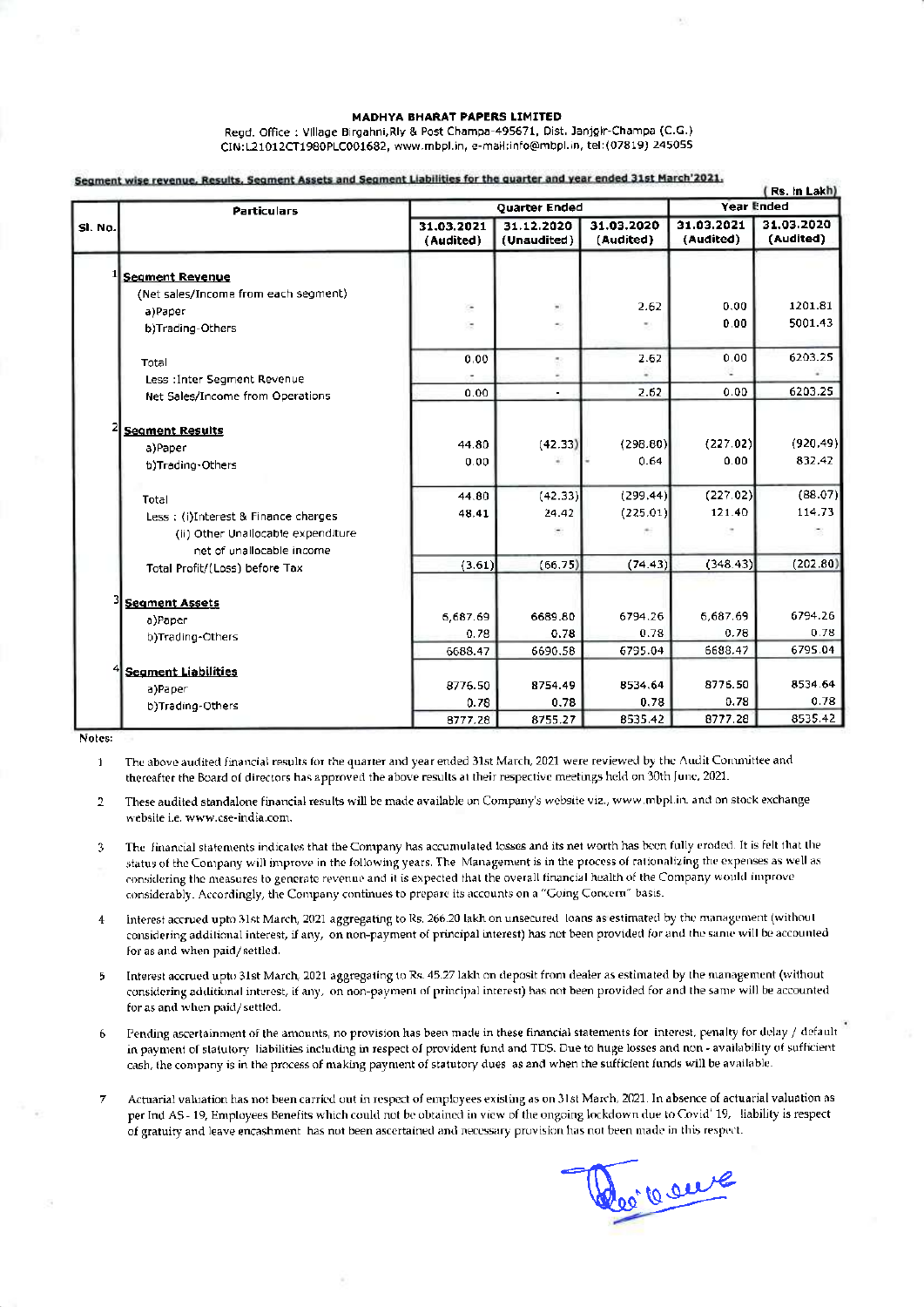- The provision for salary, wages and bonus payable to factory employees and workers, has not been done. Necessary adjustment in  $\,$  8  $\,$ respect of such portion will be made after working and ascertaining out the actual liabilities in these respect.
- Due to COVID' 19 restrictions imposed in the country, the management was unable to carry out the physical verification of Fixed Assets  $\overline{9}$ and Inventory during the year.
- The management could not carry out any excretise with regard to measurement and recognition of loss on impairment of assets due to the  $10$ ongoing lockdown due to Covid' 19. Due to non-ascertainment and non-provision for the impairment of assets, if any, in accordance with Ind AS-36 on "Impairment of assets", the impact thereof is presently not ascertainable.
- The management could not carry out due to the ongoing lockdown due to Covid'19, estimate of realizable and provision for the shortfall  $11$ in the value of inventories of raw material in accordance with Ind AS-2 on "Valuation of Inventories.
- Balances Confirmations in respect of trade receivable, Loans and Advances, Deposits, Borrowings, Trade Payable and Other Liabilities 12 could not be obtained due to the ongoing lockdown due to Covid'19. Necessary adjustments in this respect will be carried out on ascertainment of amount thereof if any.
- Pending ascertainment of the amounts, no provision has been made in these financial statements for interest on delay in payment to 13 **MSME** Creditors.
- The outbreak of Coronavirus (COVID-19) is causing significant disturbance and slowdown of economic activity in India . The Company  $14$ has evaluated the impact of this pandemic in its business operations. Based on its review, nature of business and current indicators of economic conditions, there is no significant impact on its financial results for the year ended 31-03-2021. The Company will continue to closely monitor any material changes arising from future economic conditions and impact on its business.
- The figures of previous periods have been regrouped / reclassified wherever necessary to make them comparable with those of the  $15$ current period.

For and on behalf of the Board of Directors

Place of Signature: Kolkata Dated: 30th June'2021.

RAKESH **KUMAR SINGI** 

aydoep Chitlangia **Managing Director** (DIN: 00094002)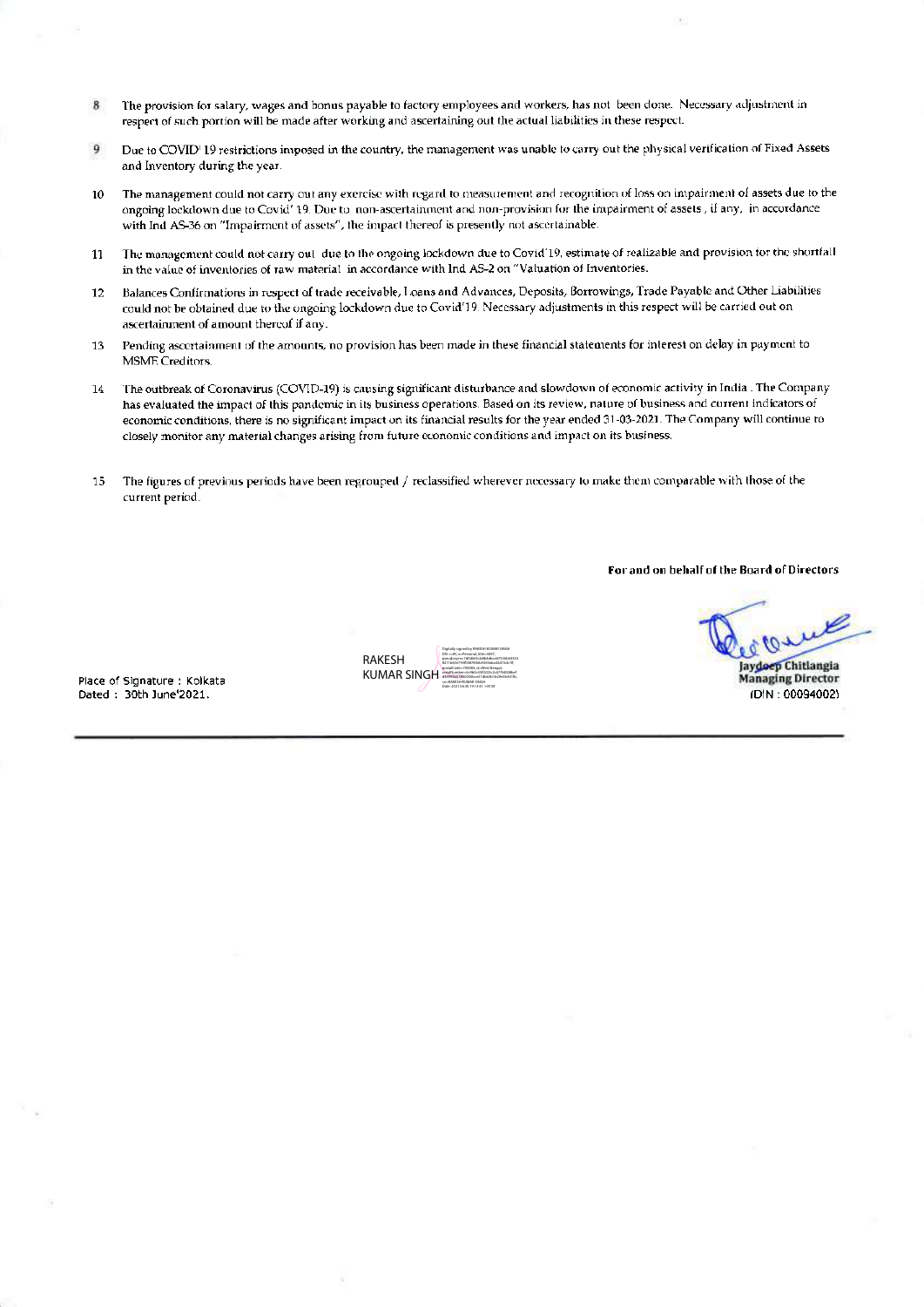**Statement on Impact of Audit Qualifications (for audit report with modified opinion) submitted alongwith Annual Audited Financial Results** 

# **Statement on Impact of Audit Qualifications for the Financial Year ended March 31,2021 [***See* **Regulation 33 / 52 of the SEBI (LODR) (Amendment) Regulations, 2016]**

**(Rs in lakhs)**

| I. | <b>Sl. No.</b>   | <b>Particulars</b>                                                     | <b>Audited Figures (as</b><br>reported before<br>adjusting for<br>qualifications) | <b>Adjusted Figures (audited)</b><br>figures after adjusting for<br>qualifications) |
|----|------------------|------------------------------------------------------------------------|-----------------------------------------------------------------------------------|-------------------------------------------------------------------------------------|
|    | 1.               | Turnover / Total income                                                | 46.42                                                                             | 46.42                                                                               |
|    | 2.               | <b>Total Expenditure</b>                                               | 394.85                                                                            | 706.32                                                                              |
|    | 3.               | Net Profit/(Loss)                                                      | (348.43)                                                                          | (659.90)                                                                            |
|    | $\overline{4}$ . | Earnings Per Share                                                     | (10.22)                                                                           | (19.35)                                                                             |
|    | 5.               | <b>Total Assets</b>                                                    | 6688.47                                                                           | 6688.47                                                                             |
|    | 6.               | <b>Total Liabilities</b>                                               | 8777.27                                                                           | 9088.74                                                                             |
|    | 7.               | Net Worth                                                              | (2088.81)                                                                         | (2400.28)                                                                           |
|    | 8.               | Any other financial item(s) (as felt<br>appropriate by the management) |                                                                                   |                                                                                     |

#### **II. Audit Qualification (each audit qualification separately):**

#### **Qualification 1**

#### **a. Details of Audit Qualification:**

Note 3 to the Statement regarding the Company has been incurring significant operational losses since earlier years, whereby net worth of the Company has been completely eroded. We have not been able to corroborate the Management's contention of the steps taken for improvement in its future operational performance and preparation of the accounts of the Company on going concern basis in view of closer of production since July, 2019. Accordingly, we are unable to comment on the appropriateness of the going concern basis and it's consequential impact on the financial results and the financial position of the Company as at and for the quarter and year ended  $31<sup>st</sup> March, 2021$ .

#### **b. Type of Audit Qualification :**

Qualified Opinion

#### **c. Frequency of qualification:**

Appeared for the second time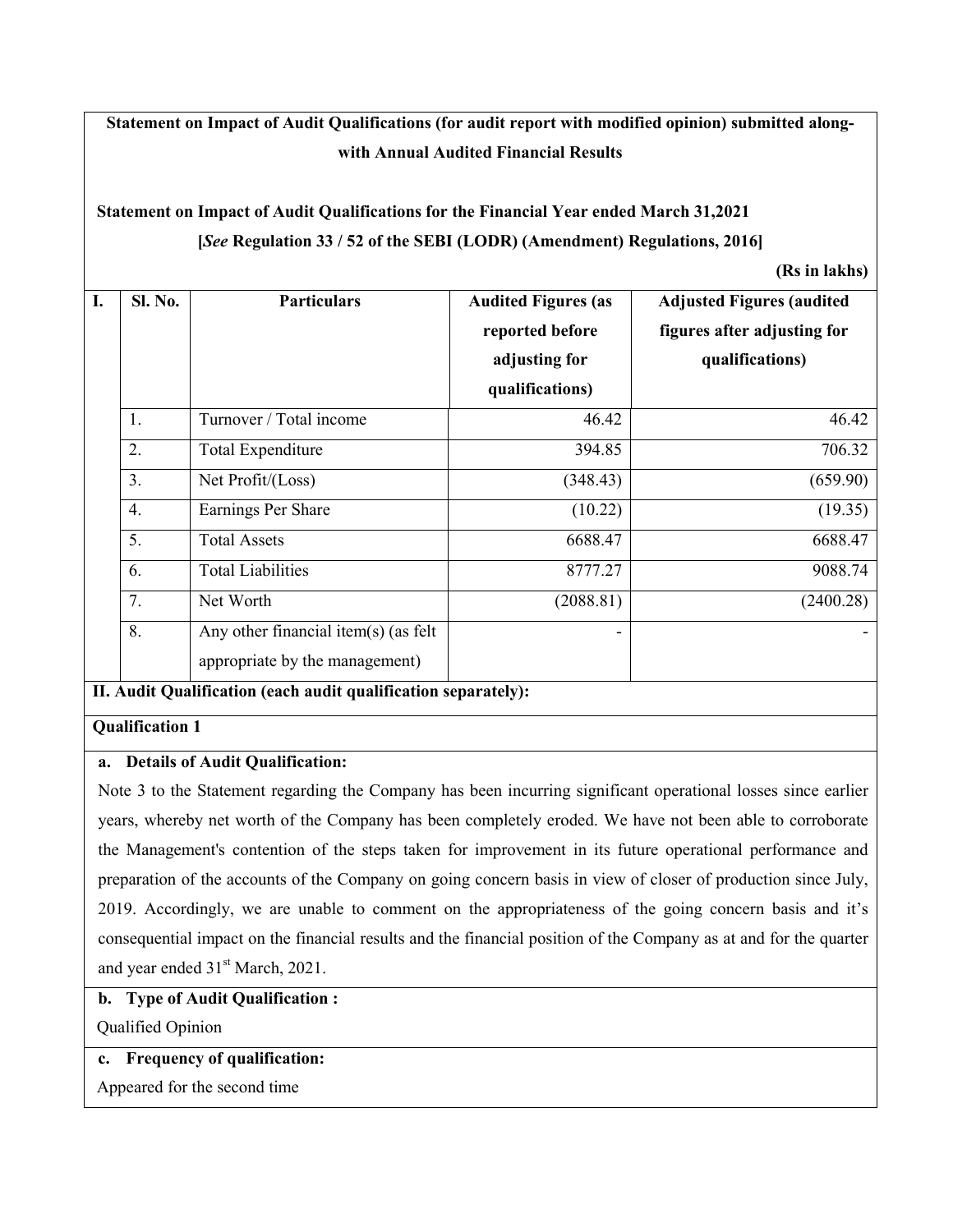# **d. For Audit Qualification(s) where the impact is quantified by the auditor, Management's Views:** Impact is not quantified by the Auditor

#### **e. For Audit Qualification(s) where the impact is not quantified by the auditor:**

#### (i) **Management's estimation on the impact of audit qualification:**

The financial statements indicates that the Company has accumulated losses and its net worth has been fully eroded. It is felt that the status of the Company will improve in the following years. The Management is in the process of rationalizing the expenses as well as considering the measures to generate revenue and it is expected that the overall financial health of the Company would improve considerably. Accordingly, the Company continues to prepare its accounts on a "Going Concern" basis.

(ii) **If management is unable to estimate the impact, reasons for the same:** NA

(iii) **Auditors' Comments on (i) or (ii) above:** Included in the Auditors Report

#### **Qualification 2**

#### **a. Details of Audit Qualification:**

Note 4 to the Statement regarding non-provision of interest on unsecured loans aggregating to Rs. 266.20 lakh for the year ended 31<sup>st</sup> March, 2021 which constitutes a departure from the Ind AS prescribed under section 133 of the Act.

#### **b. Type of Audit Qualification :**

Qualified Opinion

#### **c. Frequency of qualification:**

Appeared for the second time

#### **d. For Audit Qualification(s) where the impact is quantified by the auditor, Management's Views:**

Interest accrued upto 31st March, 2021 aggregating to Rs. 266.20 lakh on unsecured loans as estimated by the management (without considering additional interest, if any, on non-payment of principal interest) has not been provided for and the same will be accounted for as and when paid/settled.

#### **e. For Audit Qualification(s) where the impact is not quantified by the auditor:** NA

#### (i) **Management's estimation on the impact of audit qualification:**

(ii) **If management is unable to estimate the impact, reasons for the same:** 

(iii) **Auditors' Comments on (i) or (ii) above:** 

#### **Qualification 3**

#### **a. Details of Audit Qualification:**

Note 5 to the Statement regarding non-provision of interest on dealer deposits aggregating to Rs. 45.27 lakh for the year ended 31<sup>st</sup> March, 2021 which constitutes a departure from the Ind AS prescribed under section 133 of the Act.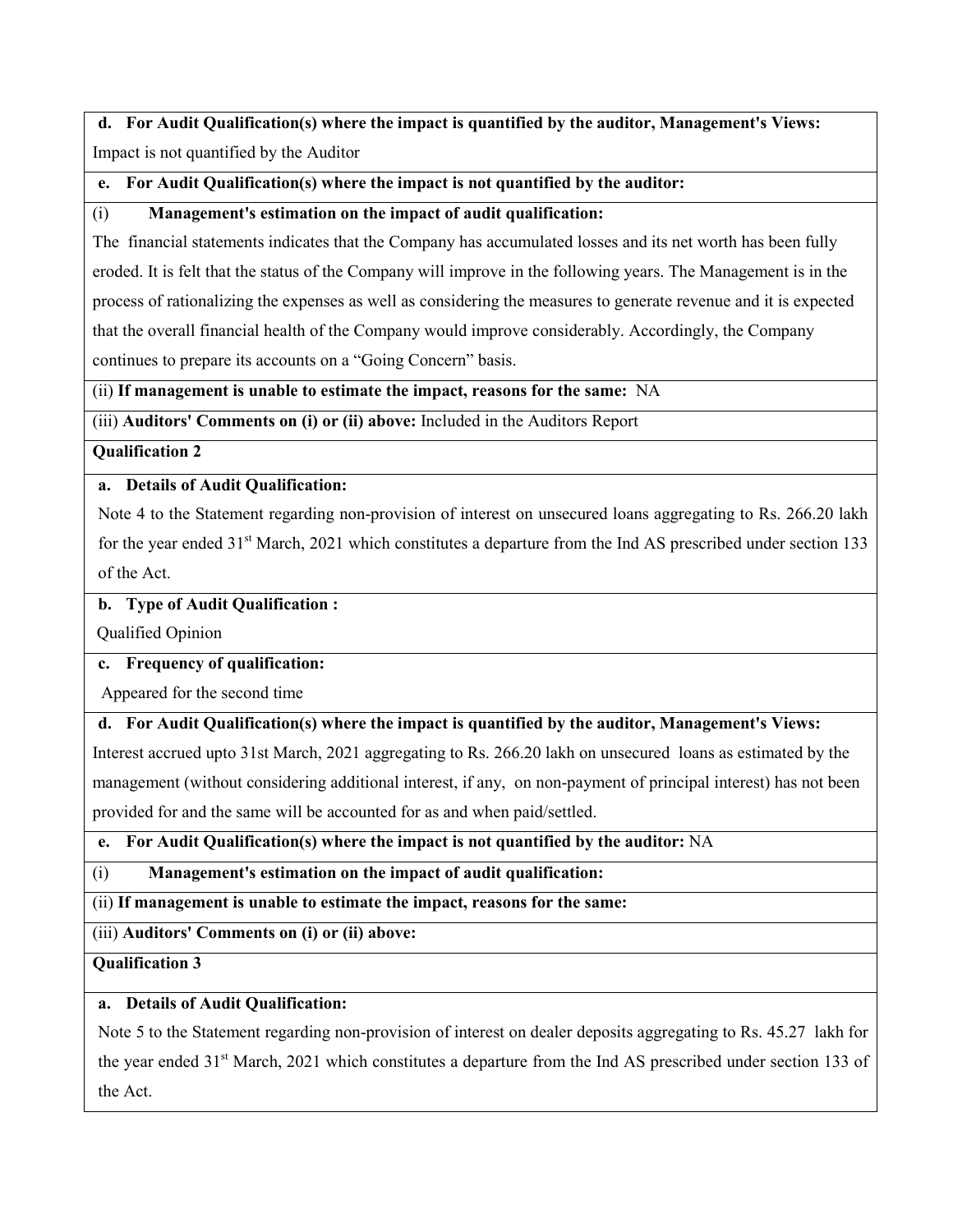#### **b. Type of Audit Qualification :**

Qualified Opinion

#### **c. Frequency of qualification:**

Appeared for the second time

#### **d. For Audit Qualification(s) where the impact is quantified by the auditor, Management's Views:**

Interest accrued upto 31st March, 2021 aggregating to Rs. 45.27 lakh on deposit from dealer as estimated by the management (without considering additional interest, if any, on non-payment of principal interest) has not been provided for and the same will be accounted for as and when paid/settled.

**e. For Audit Qualification(s) where the impact is not quantified by the auditor:** NA

(ii) **Management's estimation on the impact of audit qualification:** 

(ii) **If management is unable to estimate the impact, reasons for the same:** 

(iii) **Auditors' Comments on (i) or (ii) above:** 

**Qualification 4** 

#### **a. Details of Audit Qualification:**

Note 6 to the Statement regarding non-provision for interest, penalty for delay / default in payment of statutory liabilities (quantum unascertained) which constitutes a departure from the Ind AS prescribed under section 133 of the Act and the impact of which on loss for the quarter/year ended 31<sup>st</sup> March, 2021 could not be ascertained.

# **b. Type of Audit Qualification :**

Qualified Opinion

# **c. Frequency of qualification:**

Appeared for the second time

**d. For Audit Qualification(s) where the impact is quantified by the auditor, Management's Views:** Impact is not quantified by the Auditor

**e. For Audit Qualification(s) where the impact is not quantified by the auditor:** 

(i) **Management's estimation on the impact of audit qualification:** 

Pending ascertainment of the amounts, no provision has been made in these financial statements for interest,

penalty for delay / default in payment of statutory liabilities including in respect of provident fund and TDS.

Due to huge losses and non - availability of sufficient cash, the company is in the process of making payment of statutory dues as and when the sufficient funds will be available.

(ii) **If management is unable to estimate the impact, reasons for the same:** NA

(iii) **Auditors' Comments on (i) or (ii) above:** Included in the Auditors Report

**Qualification 5** 

**a. Details of Audit Qualification:**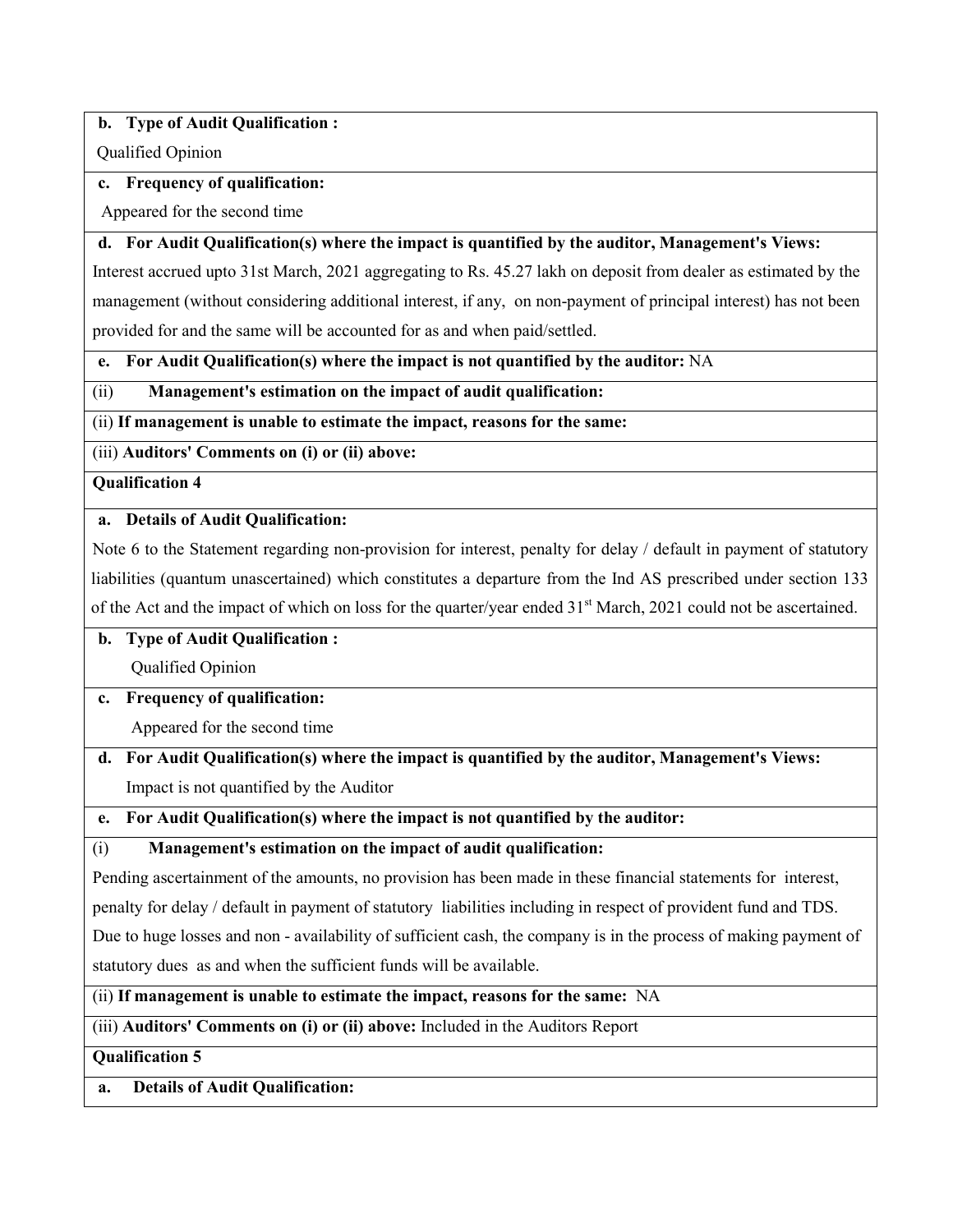Note 7 to the Statement regarding actuarial valuation not being carried out in respect of employees of the company as on 31st March, 2021. In the absence of actuarial valuation as per Ind AS 19 on "Employee Benefits", accrued liability for gratuity and leave encashment has not been ascertained and necessary provision has not been made in the accounts.

#### **b. Type of Audit Qualification :**

Qualified Opinion

#### **c. Frequency of qualification:**

Appeared for the first time

**d. For Audit Qualification(s) where the impact is quantified by the auditor, Management's Views:** Impact is not quantified by the Auditor

#### **e. For Audit Qualification(s) where the impact is not quantified by the auditor:**

#### (i) **Management's estimation on the impact of audit qualification:**

Actuarial valuation has not been carried out in respect of employees existing as on 31st March, 2021. In absence of actuarial valuation as per Ind AS - 19, Employees Benefits which could not be obtained in view of the ongoing lockdown due to Covid' 19, liability is respect of gratuity and leave encashment has not been ascertained and necessary provision has not been made in this respect.

(ii) **If management is unable to estimate the impact, reasons for the same:** NA

(iii) **Auditors' Comments on (i) or (ii) above:** Included in the Auditors Report

#### **Qualification 6**

## **a. Details of Audit Qualification:**

Note 8 to the Statement regarding non-provision for salary, wages and bonus payable to factory employees and workers, and in absence of employees wise working of the accrued liability in these respect, we are unable to comment on the impact of loss for the quarter/year ended  $31<sup>st</sup>$  March, 2021

## **b. Type of Audit Qualification :**

Qualified Opinion

## **c. Frequency of qualification:**

Appeared for the first time

# **d. For Audit Qualification(s) where the impact is quantified by the auditor, Management's Views:** Impact is not quantified by the Auditor

## **e. For Audit Qualification(s) where the impact is not quantified by the auditor:**

## (i) **Management's estimation on the impact of audit qualification:**

The provision for salary, wages and bonus payable to factory employees and workers, has not been done.

Necessary adjustment in respect of such portion will be made after working and ascertaining out the actual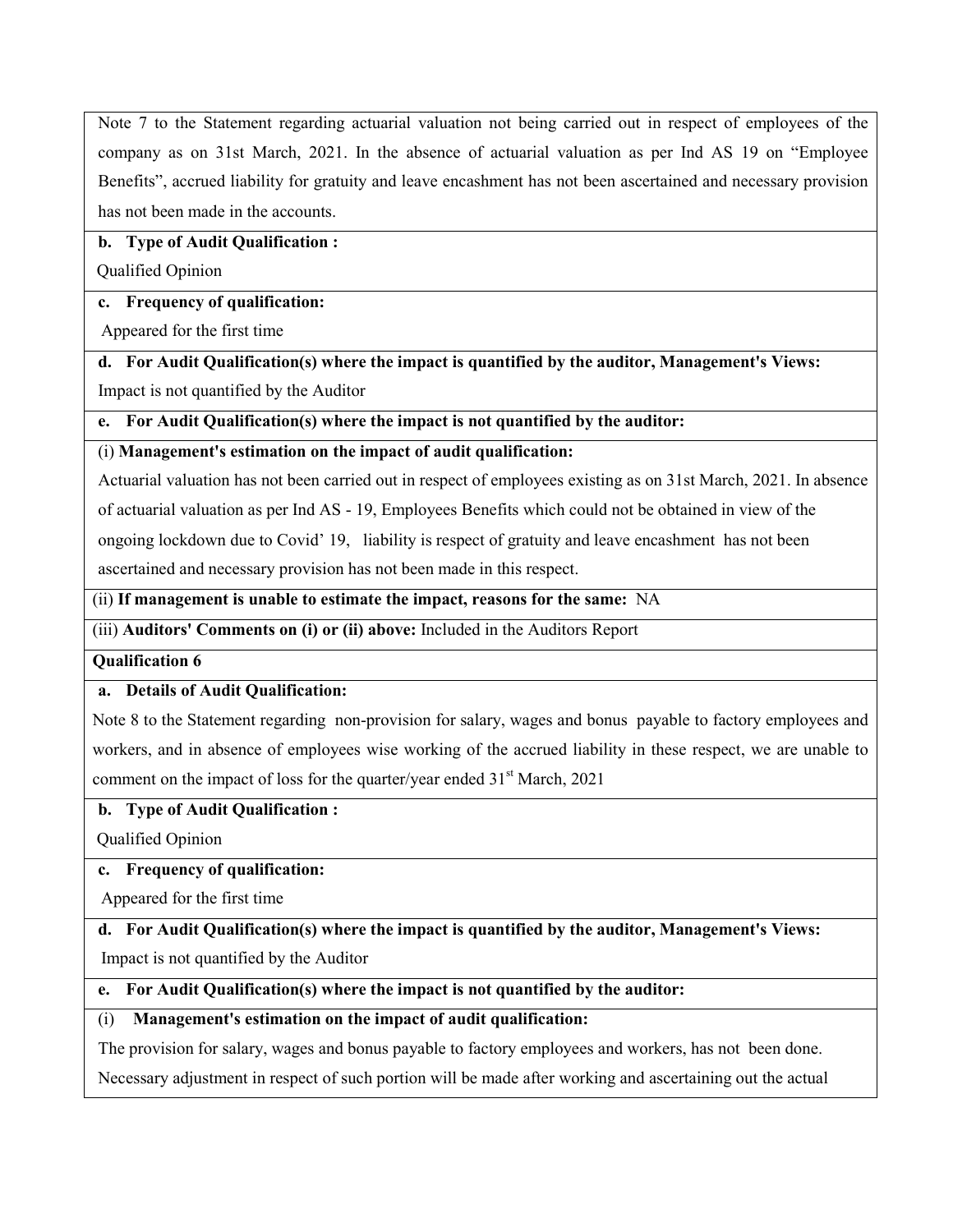liabilities in these respect.

#### (ii) **If management is unable to estimate the impact, reasons for the same:** NA

(iii) **Auditors' Comments on (i) or (ii) above:** Included in the Auditors Report

**Qualification 7** 

#### **a. Details of Audit Qualification:**

Note 9 to the Statement regarding non conduct of the physical verification of Fixed Asset and Inventory which constitutes a departure from the Company Auditor's Report Order (CARO), 2016 prescribed under para no. 1(b) and 2 respectively.

#### **b. Type of Audit Qualification :**

Qualified Opinion

#### **c. Frequency of qualification:**

Appeared for the first time

**d. For Audit Qualification(s) where the impact is quantified by the auditor, Management's Views:** Impact is not quantified by the Auditor

**e. For Audit Qualification(s) where the impact is not quantified by the auditor:** 

(ii) **Management's estimation on the impact of audit qualification:** 

Due to COVID' 19 restrictions imposed in the country, the management was unable to carry out the physical

verification of Fixed Assets and Inventory during the year.

#### (ii) **If management is unable to estimate the impact, reasons for the same:** NA

(iii) **Auditors' Comments on (i) or (ii) above:** Included in the Auditors Report

**Qualification 8** 

#### **a. Details of Audit Qualification:**

Note 10 regarding non-ascertainment and non-provision for the impairment of assets in accordance with Ind

AS-36 on "Impairment of assets", the impact of which is presently not ascertainable.

#### **b. Type of Audit Qualification :**

Qualified Opinion

## **c. Frequency of qualification:**

Appeared for the first time

## **d. For Audit Qualification(s) where the impact is quantified by the auditor, Management's Views:**

Impact is not quantified by the Auditor

#### **e. For Audit Qualification(s) where the impact is not quantified by the auditor:**

(iii) **Management's estimation on the impact of audit qualification:** 

The management could not carry out any exercise with regard to measurement and recognition of loss on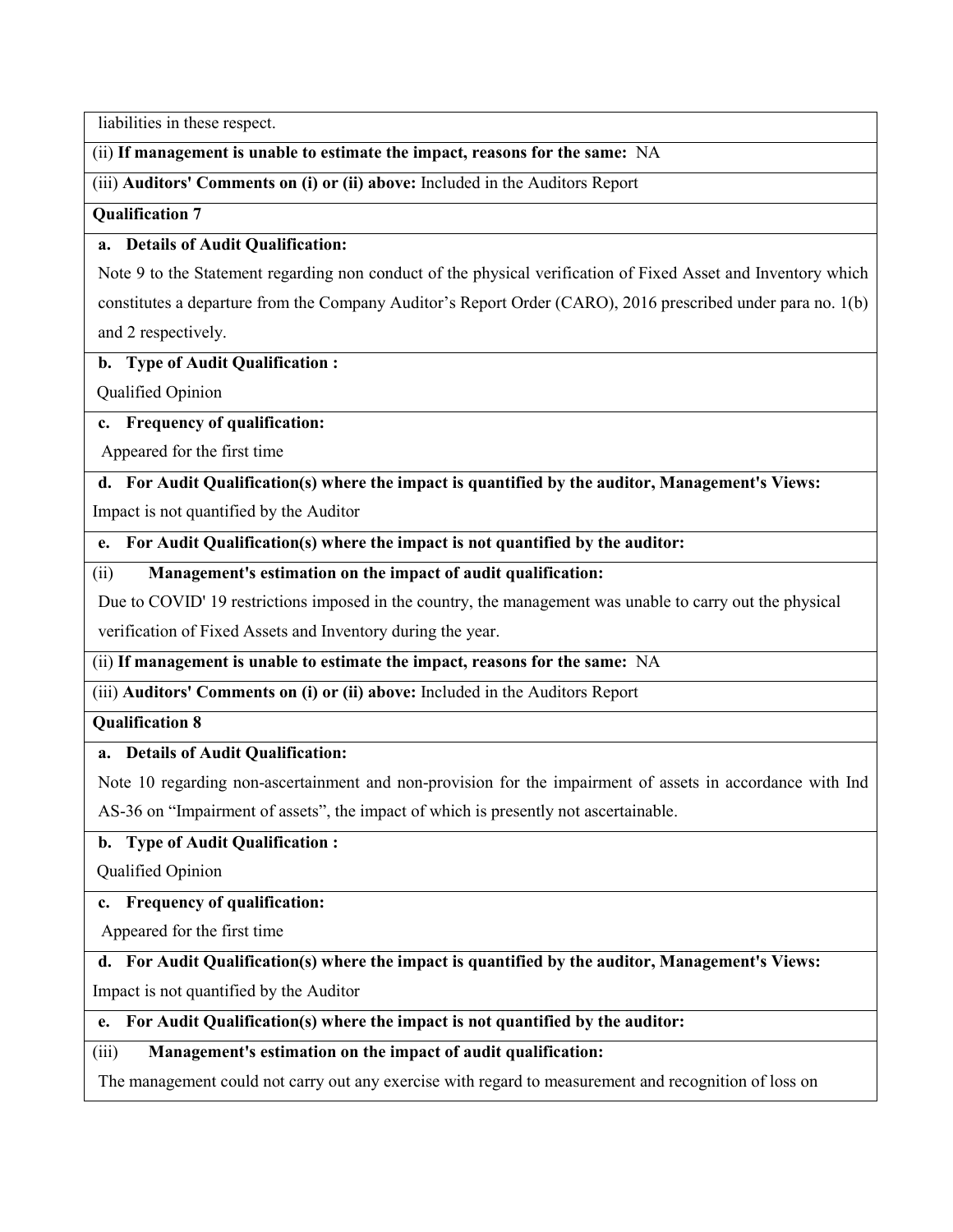impairment of assets due to the ongoing lockdown due to Covid' 19. Due to non-ascertainment and non-

provision for the impairment of assets , if any, in accordance with Ind AS-36 on "Impairment of assets", the impact thereof is presently not ascertainable.

#### (ii) **If management is unable to estimate the impact, reasons for the same:** NA

(iii) **Auditors' Comments on (i) or (ii) above:** Included in the Auditors Report

#### **Qualification 9**

#### **a. Details of Audit Qualification:**

Note 11 regarding non-ascertainment of realizable value and valuation of inventories of raw materials "at cost" it's not in accordance with Ind AS-2 on "Valuation of Inventories"- quantum of over valuation in this respect not ascertainable.

#### **b. Type of Audit Qualification :**

Qualified Opinion

#### **c. Frequency of qualification:**

Appeared for the first time

**d. For Audit Qualification(s) where the impact is quantified by the auditor, Management's Views:**

Impact is not quantified by the Auditor

**e. For Audit Qualification(s) where the impact is not quantified by the auditor:** 

(i) **Management's estimation on the impact of audit qualification:** 

The management could not carry out due to the ongoing lockdown due to Covid'19, estimate of realizable and

provision for the shortfall in the value of inventories of raw material in accordance with Ind AS-2 on

"Valuation of Inventories.

#### (ii) **If management is unable to estimate the impact, reasons for the same:** NA

(iii) **Auditors' Comments on (i) or (ii) above:** Included in the Auditors Report

**Qualification 10** 

#### **a. Details of Audit Qualification:**

Note 12 to the Statement regarding not obtaining balance confirmations in respect of trade receivable, Loans and Advances, Deposits, Borrowings, Trade Payable and Other Liabilities not carrying out consequential reconciliation and adjustments, we are unable to comments on correctness of these balances and it's consequential impact which is presently not ascertainable.

## **b. Type of Audit Qualification :**

Qualified Opinion

**c. Frequency of qualification:** 

Appeared for the first time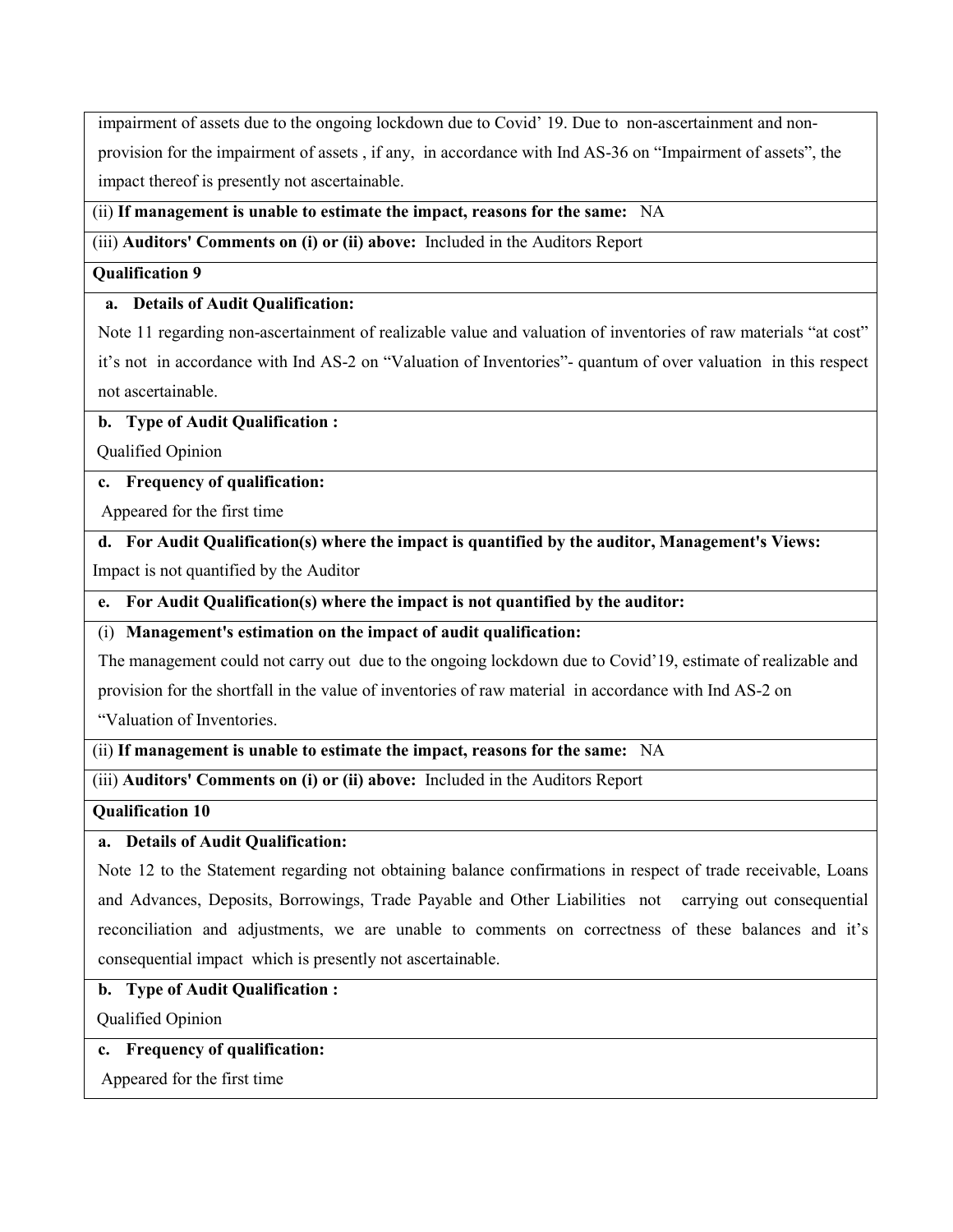# **d. For Audit Qualification(s) where the impact is quantified by the auditor, Management's Views:**

Impact is not quantified by the Auditor

**e. For Audit Qualification(s) where the impact is not quantified by the auditor:** 

#### (i) **Management's estimation on the impact of audit qualification:**

Balances Confirmations in respect of trade receivable, Loans and Advances, Deposits, Borrowings, Trade

Payable and Other Liabilities could not be obtained due to the ongoing lockdown due to Covid'19. Necessary

adjustments in this respect will be carried out on ascertainment of amount thereof if any**.** 

(ii) **If management is unable to estimate the impact, reasons for the same:** NA

(iii) **Auditors' Comments on (i) or (ii) above:** Included in the Auditors Report

**Qualification 11** 

#### **a. Details of Audit Qualification:**

Note 13 to the statement regarding non-provision of interest on amount payable to MSME (quantum unascertained) for the quarter/year ended  $31<sup>st</sup>$  March, 2021 which constitute a departure from the Ind AS prescribed under section 133 of the Act.

#### **b. Type of Audit Qualification :**

Qualified Opinion

#### **c. Frequency of qualification:**

Appeared for the first time

**d. For Audit Qualification(s) where the impact is quantified by the auditor, Management's Views:**

Impact is not quantified by the Auditor

**e. For Audit Qualification(s) where the impact is not quantified by the auditor:** 

(ii) **Management's estimation on the impact of audit qualification:** 

Pending ascertainment of the amounts, no provision has been made in these financial statements for interest on delay in payment to MSME Creditors.

(ii) **If management is unable to estimate the impact, reasons for the same:** NA

(iii) **Auditors' Comments on (i) or (ii) above:** Included in the Auditors Report